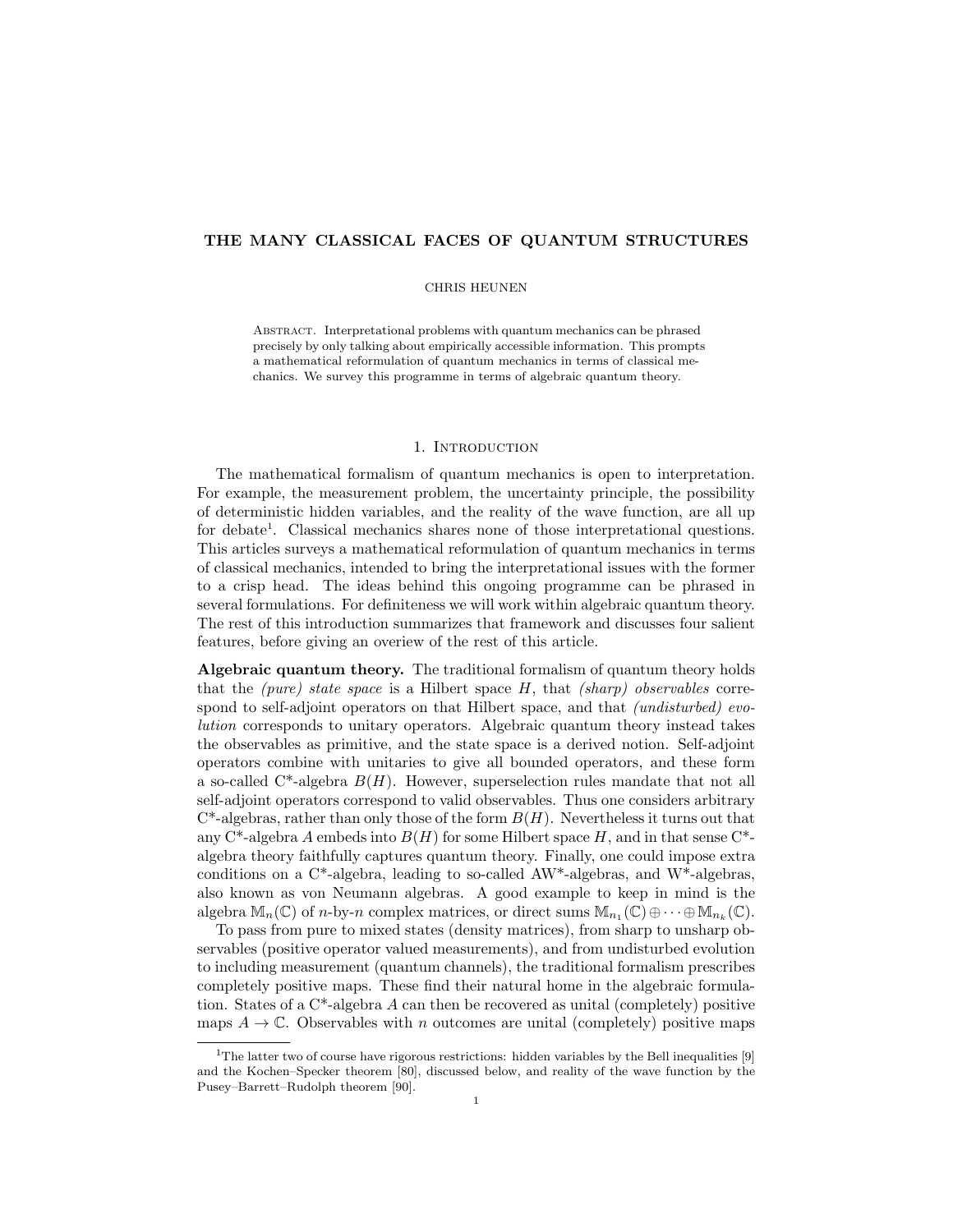$\mathbb{C}^n \to A$ ; sharp observables correspond to homomorphisms. Evolution is described by a completely positive map  $A \to A$ ; undisturbed evolution corresponds to a homomorphism.

For more information on algebraic quantum theory see [16, 79, 77, 10, 37, 99, 35, 91].

Gelfand duality. The advantage of algebraic quantum theory is that it places quantum mechanics on the same footing as classical mechanics. The (pure) state space in classical mechanics can be any locally compact Hausdorff topological space X, (sharp) observables are continuous functions  $X \to \mathbb{R}$ , and evolution is given by homeomorphisms  $X \to X$ . This leads to the C<sup>\*</sup>-algebra  $C_0(X)$  of continuous complex-valued functions on X vanishing at infinity; for compact X we write  $C(X)$ . A simple example is the algebra  $\mathbb{C}^n$ , where X is a discrete space with n points.

Again we can pass from classical mechanics to the probabilistic setting of statistical mechanics by considering completely positive maps. States of  $C(X)$  can be recovered as unital (completely) positive maps  $C(X) \to \mathbb{C}$  as before; pure states  $x \in X$  correspond to homomorphisms. Observables with n outcomes are (completely) positive maps  $\mathbb{C}^n \to C(X)$ , and sharp observables correspond to homomorphisms. Stochastic evolution is described by a (completely) positive map  $C(X) \to C(X)$ ; deterministic evolution corresponds to a homomorphism.

Note that multiplication in  $C(X)$  is *commutative*, whereas  $B(H)$  was *noncom*mutative. Gelfand duality says that any commutative  $C^*$ -algebra C is of the form  $C(X)$  for some compact Hausdorff space X, called its spectrum and written as Spec(C). That is,  $C \cong C(\text{Spec}(C))$  and  $X \cong \text{Spec}(C(X))$ . Moreover, this gives a dual equivalence of categories: if  $f: X \to Y$  is a continuous function then  $C(f): C(Y) \to C(X)$  is a homomorphism, and conversely, if  $f: C \to D$  is a homomorphism, then  $Spec(f)$ :  $Spec(D) \rightarrow Spec(C)$  is a continuous function. Thus C\*-algebra theory is often regarded as noncommutative topology.

For more information we refer to [36, 6, 82, 101] in addition to references above.

Bohr's doctrine of classical concepts. To summarize, both classical systems and quantum systems are first-class citizens that can interact in the algebraic framework. Classical systems are commutative algebras  $C$ , and quantum systems are noncommutative ones A. An example of an interaction is measurement, as given by maps  $C \to A$ . Having no superfluous unreachable outcomes in  $Spec(C)$  of the measurement corresponds to injectivity of these maps. So the information all possible measurements can give us about a possibly noncommutative algebra A is its collection  $C(A)$  of commutative subalgebras C. In other words: all empirically accessible information in a quantum system is encoded in its family of classical subsystems. This observation is known as the doctrine of classical concepts and dates back to Bohr [14, 62].

The main aim of this paper is to survey what can be said about the quantum structure A based on its many classical faces  $\mathcal{C}(A)$ , explaining the title. Structures based on  $\mathcal{C}(A)$  should also have fewer interpretational difficulties, as mentioned before, because they are grounded in classical mechanics.

The Kadison–Singer problem. A case in point is the long-standing but recently solved Kadison–Singer problem [78, 87]. In a noncommutative C\*-algebra, not all observables are compatible, in the sense that they can be measured simultaneously. What can at most be measured in an experiment are those observables in a single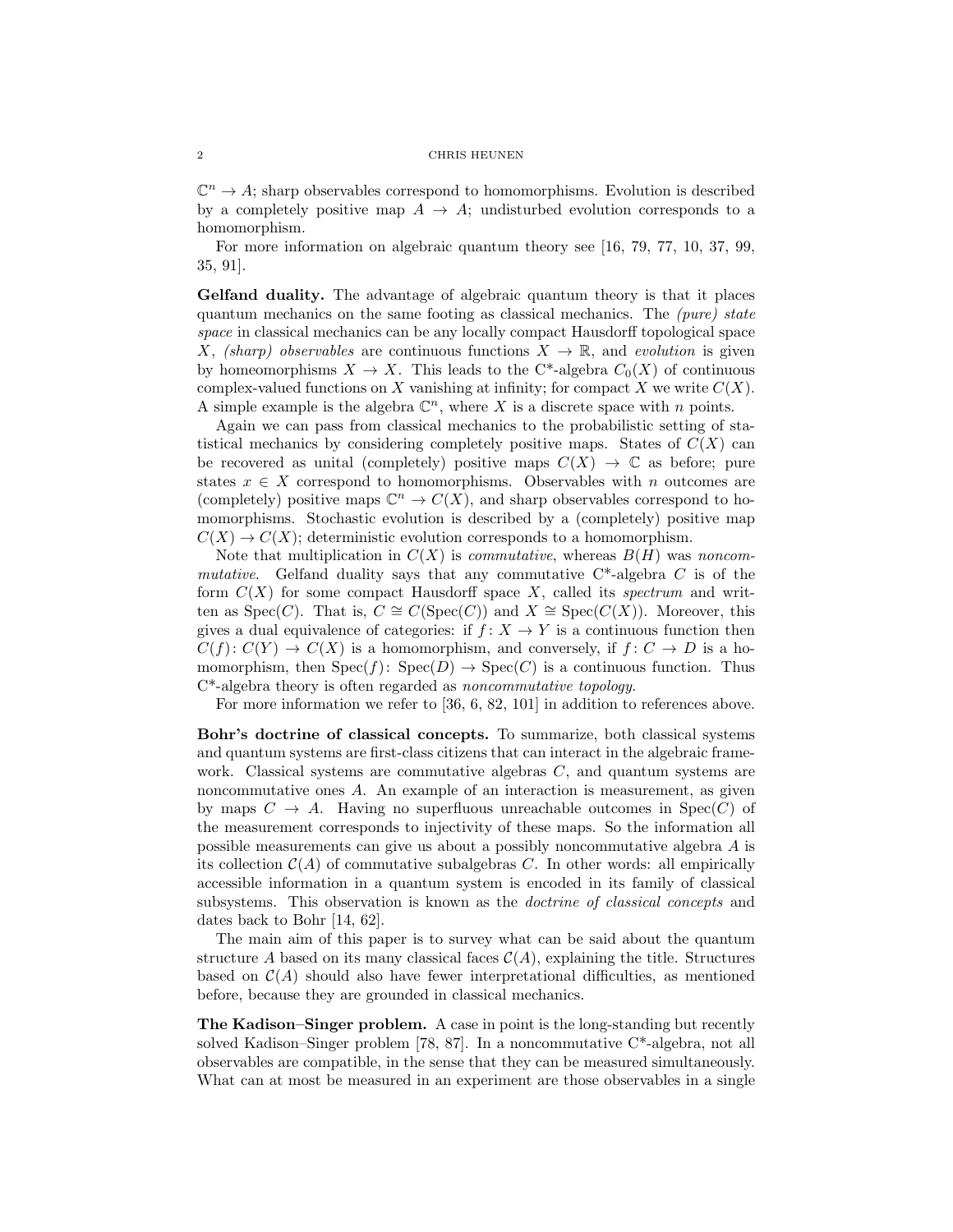commutative subalgebra. The best an experimenter can do is repeat the experiment to determine the values of those observables, giving a pure state of that commutative subalgebra. Ideally this tomography procedure should determine the state of the entire system.

The Kadison–Singer result says that this procedure indeed works in the discrete case. Let H be a Hilbert space of countable dimension. Then  $B(H)$  has a discrete maximal commutative subalgebra  $\ell^{\infty}(\mathbb{N})$  consisting of operators that are diagonal in a fixed basis. The precise result is that a pure state of  $\ell^{\infty}(\mathbb{N})$  extends uniquely to a pure state of  $B(H)$ . Thus (the state of) a quantum system is characterized by what we can learn about it from experiments, giving a positive outlook on Bohr's doctrine of classical concepts.

The Kochen–Specker theorem. Nevertheless, Bohr's doctrine of classical concepts should be interpreted carefully. It does not say that collections of states of each classical subsystem assemble to a state of the quantum system. That is ruled out by the Kochen–Specker theorem. In physical terms: local deterministic hidden variables are impossible; one cannot assign definite values to all observables of a quantum system in a noncontextual way, i.e. giving coherent states on classical subsystems. In mathematical terms: Gelfand duality does not extend to noncommutative algebras via  $\mathcal{C}(A)$ ; this will be discussed in more detail in Section 2. More precisely, the zero map is the only function  $\mathbb{M}_n(\mathbb{C}) \to C(X)$  that restricts to homomorphisms  $C \to C(X)$  for each  $C \in C(\mathbb{M}_n(\mathbb{C}))$  when  $n \geq 3$ . This extends to more general noncommutative A that do not contain a subalgebra  $\mathbb{M}_{2}(\mathbb{C})$ . See [80, 91, 17].

Overview of this article. Section 2 continues in more depth the discussion of the structure of quantum systems from the perspective just sketched. In particular, it covers exactly how much of A can be reconstructed from  $\mathcal{C}(A)$ , and makes precise the link between the Kochen–Specker theorem and noncommutative Gelfand duality. Section 3 shows how to interpret a quantum system A as a classical system via  $\mathcal{C}(A)$  by changing the rules of the ambient set theory, and discusses the surrounding interesting interpretational issues. Section 4 considers fine-graining. Increasing chains of classical subsystems give more and more information about the quantum system. We discuss  $C(A)$  from this information-theoretic point of view, called do*main theory.* Section 5 explains how to incorporate dynamics into  $\mathcal{C}(A)$ , turning it into a so-called active lattice. It turns out that this extra information does make  $\mathcal{C}(A)$  into a full invariant, from which one can reconstruct A! This raises interesting interpretational questions: its active lattice can be regarded as a configuration space that completely determines a quantum system. By encoding more than static hidden variables, it circumvents the obstructions of Section 2. To obtain an equivalence for quantum systems like Gelfand duality did for classical ones, it thus suffices to characterize the active lattices arising this way. This is examined in Section 6. Finally, Section 7 considers to what extent the successes of the doctrine of classical concepts in the previous sections are due to the use of algebraic quantum theory, and to what extent they generalize to other formulations.

We have tried to keep the exposition accessible to readers with a background in quantum theory. For many technical details we therefore point out references.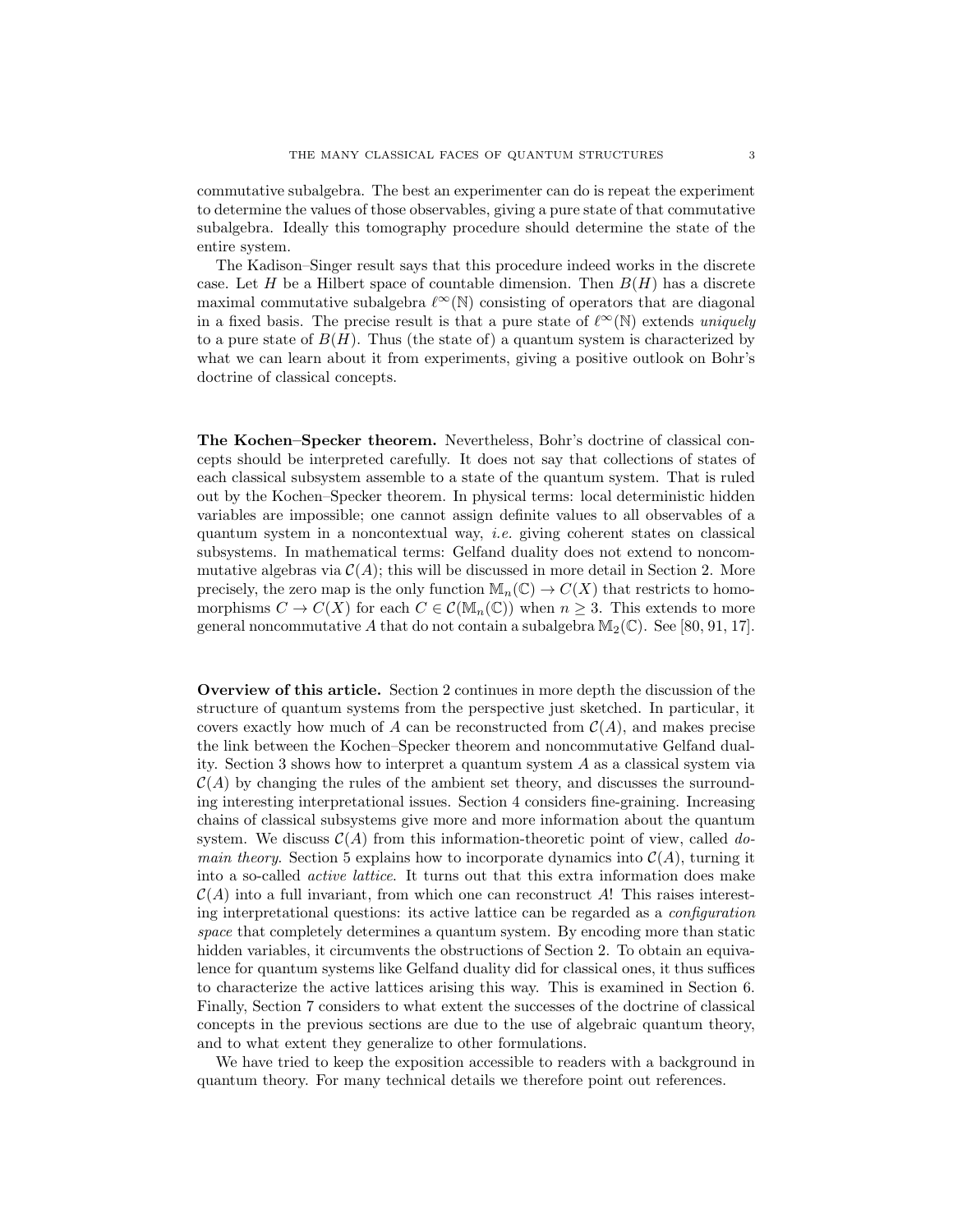#### 2. Invariants

Bohr's doctrine of classical concepts teaches that a quantum system can only be empirically understood through its classical subsystems. These classical subsystems should therefore contain all the physically relevant information about the quantum system.

**Definition 2.1.** For a unital C<sup>\*</sup>-algebra A, write  $C(A)$  for its family of commutative unital C<sup>\*</sup>-subalgebras C (with the same unit as A). We can think of it either as a partially ordered set under inclusion, or as a diagram that remembers that the points of the partially ordered set are C\*-algebras C.

The question is then: how does the mathematical formalism of the quantum theory of A translates into terms of  $\mathcal{C}(A)$ ? Ideally, we would like to reconstruct A from  $\mathcal{C}(A)$ . A priori,  $\mathcal{C}(A)$  is merely an invariant of A. This section investigates how strong an invariant it is. The first step is to realize that, from  $\mathcal{C}(A)$ , we can reconstruct A as a set, as well as operations between commuting elements. This can be made precise by the notion of a *piecewise*  $C^*$ -algebra, which is basically a C\*-algebra that forgot how to add or multiply noncommuting operators.

**Definition 2.2.** A piecewise  $C^*$ -algebra consists of a set A with

- a reflexive and symmetric binary (*commeasurability*) relation  $\odot \subseteq A \times A$ ;
- elements  $0, 1 \in A$ ;
- a (total) involution  $\ast: A \to A$ ;
- a (total) function  $\cdot: \mathbb{C} \times A \rightarrow A$ ;
- a (total) function  $\| \| : A \to \mathbb{R};$
- (partial) binary operations  $+,\cdot: \odot \rightarrow A;$

such that every set  $S \subseteq A$  of pairwise commeasurable elements is contained in a set  $T \subseteq A$  of pairwise commeasurable elements that forms a commutative C<sup>\*</sup>-algebra under the above operations.

Of course any commutative  $C^*$ -algebra is a piecewise  $C^*$ -algebra. More generally, the normal elements (those commuting with their own adjoint) of any  $C^*$ -algebra A form a piecewise C<sup>\*</sup>-algebra. Notice that  $\mathcal{C}(A)$  makes perfect sense for any piecewise C\*-algebra A. To make precise how we can reconstruct the piecewise structure of A from  $\mathcal{C}(A)$ , we will use the language of *category theory* [85]. C<sup>\*</sup>-algebras, with ∗-homomorphisms between them, form a category. We can also make piecewise C<sup>\*</sup>-algebras into a category with the following arrows: (total) functions  $f: A \rightarrow B$ that preserve commeasurability and the algebraic operations, whenever defined.

The precise notion we need is that of a *colimit*. Suffice it to say here that a colimit, when it exists, is a universal solution that compatibly pastes together a given diagram into a single object. Thinking of A as the whole and  $\mathcal{C}(A)$  as its parts, we would like to know whether the whole is determined by the parts. The following theorem says that  $C(A)$  indeed contains enough information to reconstruct A as a piecewise C\*-algebra.

**Theorem 2.3.** [11] Every piecewise  $C^*$ -algebra is the colimit of its commutative  $C^*$ -subalgebras in the category of piecewise  $C^*$ -algebras.

This means that the diagram  $C(A)$  determines the piecewise C<sup>\*</sup>-algebra A: if  $\mathcal{C}(A)$  and  $\mathcal{C}(B)$  are isomorphic diagrams, then A and B are isomorphic piecewise  $C^*$ -algebras. Moreover, the previous theorem gives a concrete way to reconstruct A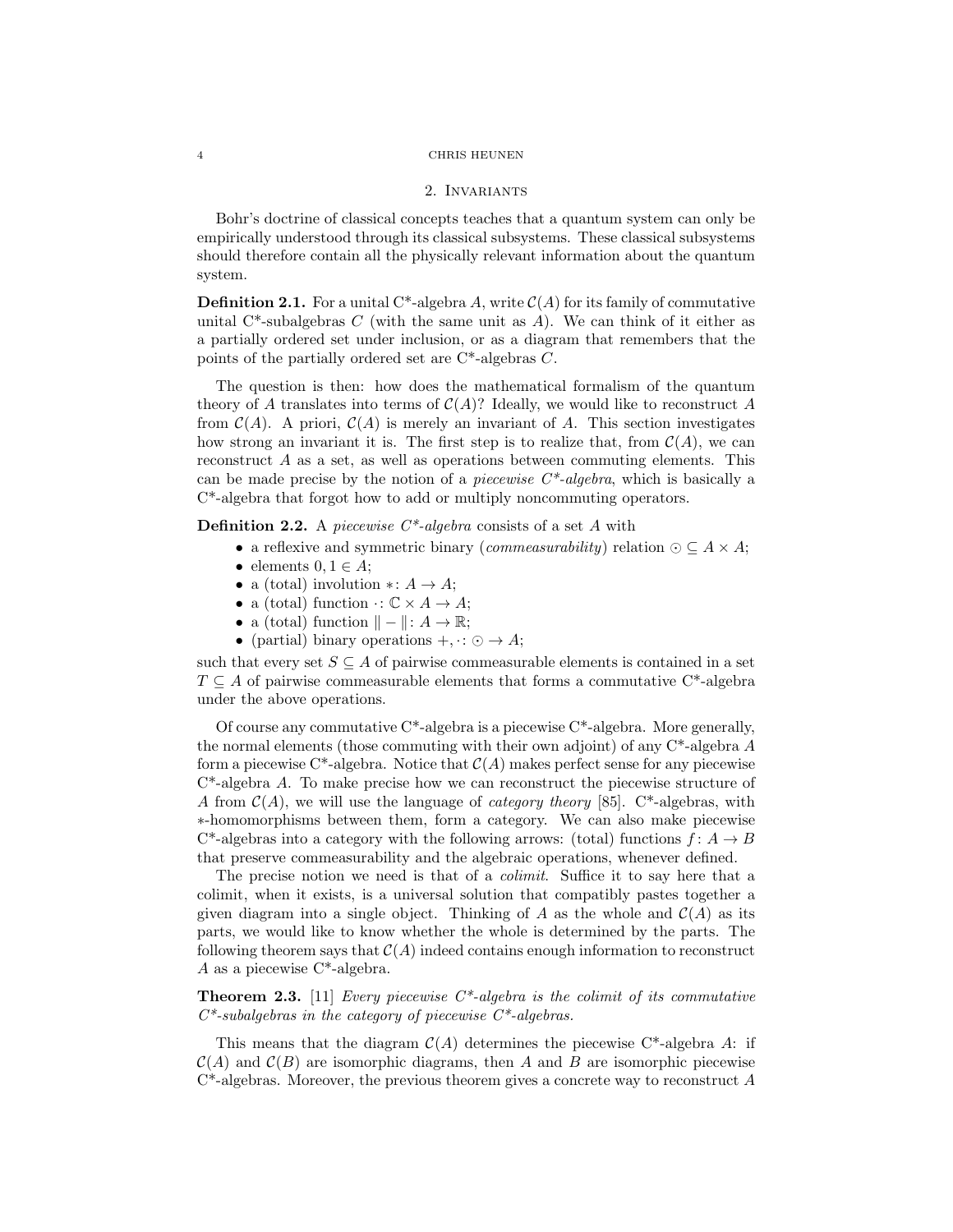from  $\mathcal{C}(A)$ . An important point to note here is that the reconstruction is happening in the setting of piecewise  $C^*$ -algebras. We could not have taken the colimit in the category of commutative C\*-algebras instead. Indeed, one way to reformulate the Kochen–Specker theorem in terms of colimits is the following. The following reformulation might not look much like the original, but it is nevertheless equivalent, and more suited to our purposes; see also [80, p66].

**Theorem 2.4.** [80, 92] If  $n \geq 3$ , then the colimit of  $\mathcal{C}(\mathbb{M}_n(\mathbb{C}))$  in the category of commutative  $C^*$ -algebras is the degenerate, 0-dimensional,  $C^*$ -algebra.

In fact, the colimit of  $C(A)$  degenerates for many more C<sup>\*</sup>-algebras A than just  $\mathbb{M}_n(\mathbb{C})$ , such as any W<sup>\*</sup>-algebra that has no direct summand  $\mathbb{C}$  or  $\mathbb{M}_2(\mathbb{C})$  [12, 27].

As mentioned in the introduction, Gelfand duality is a *functor* from the category of commutative C\*-algebras to the category of compact Hausdorff topological spaces. That is, a systematic way to assign a space to a  $C^*$ -algebra, that respects functions. Interpreted physically: any classical system is determined by a configuration space in a way that respects operations on the system. The previous theorem can be used to show that there is no such configuration space determining quantum systems — at least, if the notion of configuration space is to be a conservative extension of the classical notion. The latter can be made precise as a continuous functor from the category of compact Hausdorff spaces to some other category with a degenerate space like the empty set, more precisely, a strict initial object 0.

Theorem 2.5. [12] Suppose there exist a category conservatively extending that of compact Hausdorff spaces and a functor F completing the following square.



Then  $F(\mathbb{M}_n(\mathbb{C})) = 0$  for  $n \geq 3$ . In particular, F cannot be a dual equivalence.

This rules out many possible quantum configuration spaces that have been proposed for the bottom right role in the square; in particular many generalized notions of topological spaces, such as sets, topological spaces themselves, pointfree topological spaces, ringed spaces, quantales, toposes, categories of sheaves, and many more  $[92, 12, 93]$ . In particular, the *state space* of a  $C^*$ -algebra, as discussed in the introduction, will not do for us, even though it is one of the most important tools associated with a  $C^*$ -algebra [7]. That explains why we deliberately talk about 'configuration spaces'. In the classical case the two notions coincide. The previous theorem shows that serious notions of quantum configuration space must be less conservative. This points the way towards good candidates: Sections 3 and 5 will cover two that do fit the bill.

The question of noncommutative extensions of Gelfand duality is also very interesting from a purely mathematical perspective. As mentioned in the introduction, C\*-algebra theory can be regarded as noncommutative topology. Adding more structure than mere topology leads to noncommutative geometry, which is a rich field of study [23]. However, it takes place entirely on the algebraic side. Finding the right notion of quantum configuration space could reintroduce geometric intuition, which is usually very powerful [5, 44]. For example, in certain cases extensions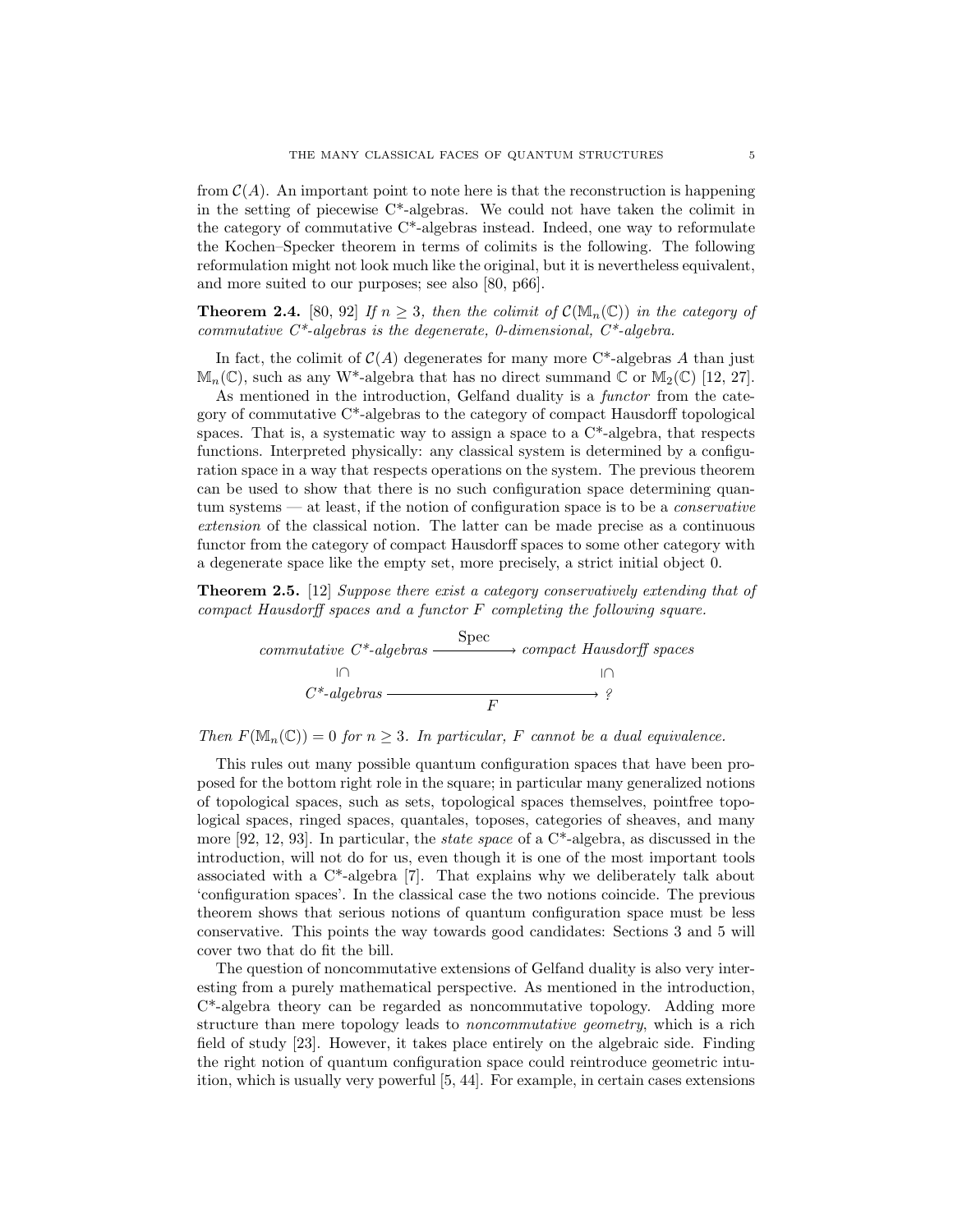of  $\mathcal{C}(A)$  can be used to compute the K-theory of A, which is a way to study homotopies of the configuration space underlying A, that includes many local-to-global principles [25]. Similarly, closed *ideals* of a  $W^*$ -algebra A, that are important because they correspond to open subsets in the classical case, are in bijection with certain piecewise ideals of  $C(A)$  [26].

So far we have considered  $\mathcal{C}(A)$  as a *diagram* of parts of the whole. We finish this section by considering it as a mere partially ordered set, where we forget that elements have the structure of commutative  $C^*$ -algebras. That is, we only consider the shape of how the parts fit together. This information is already enough to determine the piecewise structure of A, but as a Jordan algebra. The self-adjoint elements of a C\*-algebra form a Jordan algebra under the product  $a \circ b = \frac{1}{2}(ab + ba)$ . In fact, any Jordan algebra is the direct sum of one of this form and an exceptional one, such as quaternionic matrices  $\mathbb{M}_n(\mathbb{H})$  [53]. Piecewise Jordan algebras and their homomorphisms are defined analogously to Definition 2.2. The structure of quantum observables leads naturally to the axioms of Jordan algebras  $[37]$ <sup>2</sup>. The following theorem justifies that point of view.

# **Theorem 2.6.** [49] Let A and B be  $C^*$ -algebras. If  $C(A)$  and  $C(B)$  are isomorphic partially ordered sets, then A and B are isomorphic as piecewise Jordan algebras.

A little more can be said. Any isomorphism  $f: C(A) \to C(B)$  is implemented by an isomorphism  $g: A \rightarrow B$  of piecewise Jordan algebras, in the sense that  $f(C) = \{g(c) \mid c \in C\}$ . In fact, this g is unique, unless A is either  $\mathbb{C}^2$  or  $\mathbb{M}_2(\mathbb{C})$ . For  $AW^*$ -algebras<sup>3</sup>, more is true, because of Gleason's theorem, that we will meet in Section 5: we can actually reconstruct the full linear structure rather than just piecewise linear structure. Type I<sub>2</sub> AW<sup>\*</sup>-algebras are those of the form  $\mathbb{M}_2(C)$ for a commutative AW<sup>\*</sup>-algebra C. AW<sup>\*</sup>-algebras with a type  $I_2$  direct summand correspond to the exceptional case  $n = 2$  in the Kochen–Specker Theorem 2.4. We will call them *atypical*, and algebras without a type  $I_2$  direct summand typical, as we will meet this exception often.

# **Corollary 2.7.** [31, 50] Let A and B be typical  $AW^*$ -algebras. If  $C(A)$  and  $C(B)$  are isomorphic partially ordered sets, then A and B are isomorphic as Jordan algebras.

Whereas the  $C^*$ -algebra product is associative but need not be commutative, the Jordan product is commutative but need not be associative; commutative C\* subalgebras correspond to associative Jordan subalgebras. Indeed, the previous theorem generalizes to Jordan algebras in those terms [51].

## 3. Toposes

In this section we consider  $C(A)$  as a diagram. That is, we regard it as an operation that assigns to each classical subsystem  $C \in \mathcal{C}(A)$  of the quantum system A a classical system C. What kind of operation is this diagram  $C \rightarrow C$ ? We can think of it as a set  $S(C)$  that varies with the context  $C \in C(A)$ . Moreover, this

<sup>&</sup>lt;sup>2</sup>Modern mathematical physics tends to prefer  $C^*$ -algebras, as their theory is slightly less complicated, and the connections to Jordan algebras are so tight anyway [53].

 $3<sup>3</sup>$ An AW<sup>\*</sup>-algebra is a C<sup>\*</sup>-algebra A that has enough projections, in the sense that every  $C \in \mathcal{C}(A)$  is the closed linear span of its projections, and those projections work together well, in the sense that orthogonal families in the partially ordered set of projections have least upper bounds [10]. See also Section 5. They are more general than W\*-algebras, and much of the theory of W\*-algebra generalizes to AW\*-algebras, such as the type decomposition.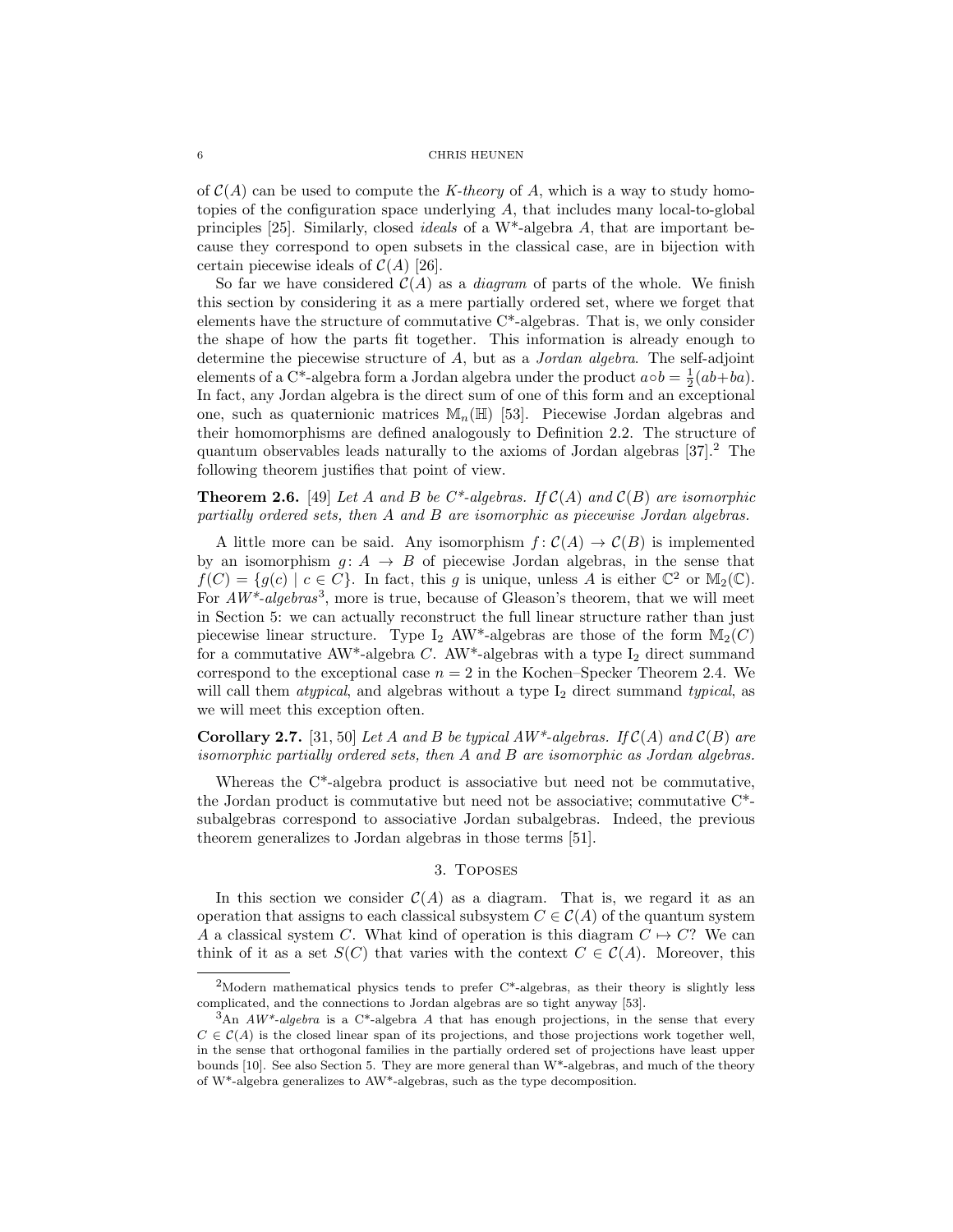contextual set respects coarse-graining: if  $C \subseteq D$ , then  $S(C) \subseteq S(D)$ . That is, when the measurement context  $C$  grows to include more observables, the information contained in the set  $S(C)$  assigned to it grows along accordingly. Hence, these contextual sets are functors S from  $C(A)$ , now regarded as a partially ordered set, to the category of sets and functions. The totality of all such functors forms a category. In fact, contextual sets form a particularly nice category, namely a topos.

A topos is a category that shares a lot of the properties of the category of sets and functions. In particular, one can do mathematics inside a topos: we may think about objects of a topos as sets, that we may specify and manipulate using logical formulae. Of course this internal perspective comes with some caveats. Most notably, if a proof is to hold in the internal language of any topos, it has to be constructive: we are not allowed to use the axiom of choice or proofs by contradiction, and have to be careful about real numbers. We cannot go into more detail here, but for more information on topos theory see [74].

One particular object of interest in the topos of contextual sets over  $\mathcal{C}(A)$  is our canonical contextual set  $C \rightarrow C$ . It turns out that this object is a *commutative* C\*-algebra, which we can formulate and prove according to the logic of the topos of contextual sets.

**Theorem 3.1.** [62] Let A be a  $C^*$ -algebra. In the topos of contextual sets over  $\mathcal{C}(A)$ , the canonical contextual set  $C \mapsto C$  is a commutative  $C^*$ -algebra.

This procedure is called *Bohrification*:

- (1) Start with a quantum system A.
- (2) Change the rules of the ambient set theory and logic by moving to the topos of contextual sets over  $C(A)$ .
- (3) The quantum system A turns into a classical system, given by the canonical contextual set  $C \mapsto C$ .

Thus we may study the quantum system  $A$  as if it were a classical system. Of course, we lose the same information as in the previous section. For example, we can only hope to reconstruct the Jordan structure of A from the contextual set  $C \rightarrow C$ . Nevertheless, placing it in a topos of its peers opens up many possibilities. In particular, we may try to find a configuration space inside the topos. It turns out that Gelfand duality can be formulated so that its proof is constructive, and hence applies inside the topos. This involves talking about locales rather than topological spaces. We may think of a locale as a topological space that forgot it had points; most of topology can be formulated to work for locales as well. Again we cannot go into more detail here, but for more information on locales see [73].

**Corollary 3.2.** [8] Let A be a  $C^*$ -algebra. In the topos of contextual sets over  $\mathcal{C}(A)$ , there is a compact Hausdorff locale X such that the canonical contextual set is of the form  $C(X)$ .

We will call this locale  $X$  the *spectral contextual set*. In general it is not just the contextual set  $C \mapsto \text{Spec}(C)$ . However, it does resemble that if we think about bundles instead of contextual sets [97, 39]. Also, if we reverse the partial order on  $C(A)$ , the assignment  $C \rightarrow \text{Spec}(C)$  plays the role of the canonical contextual set. So there are two approaches:

• Either one uses  $\mathcal{C}(A)$ , the canonical contextual set  $C \mapsto C$  is a commutative  $C^*$ -algebra, and the spectral contextual set X does not take a canonical form [62, 63, 18, 64, 103, 89].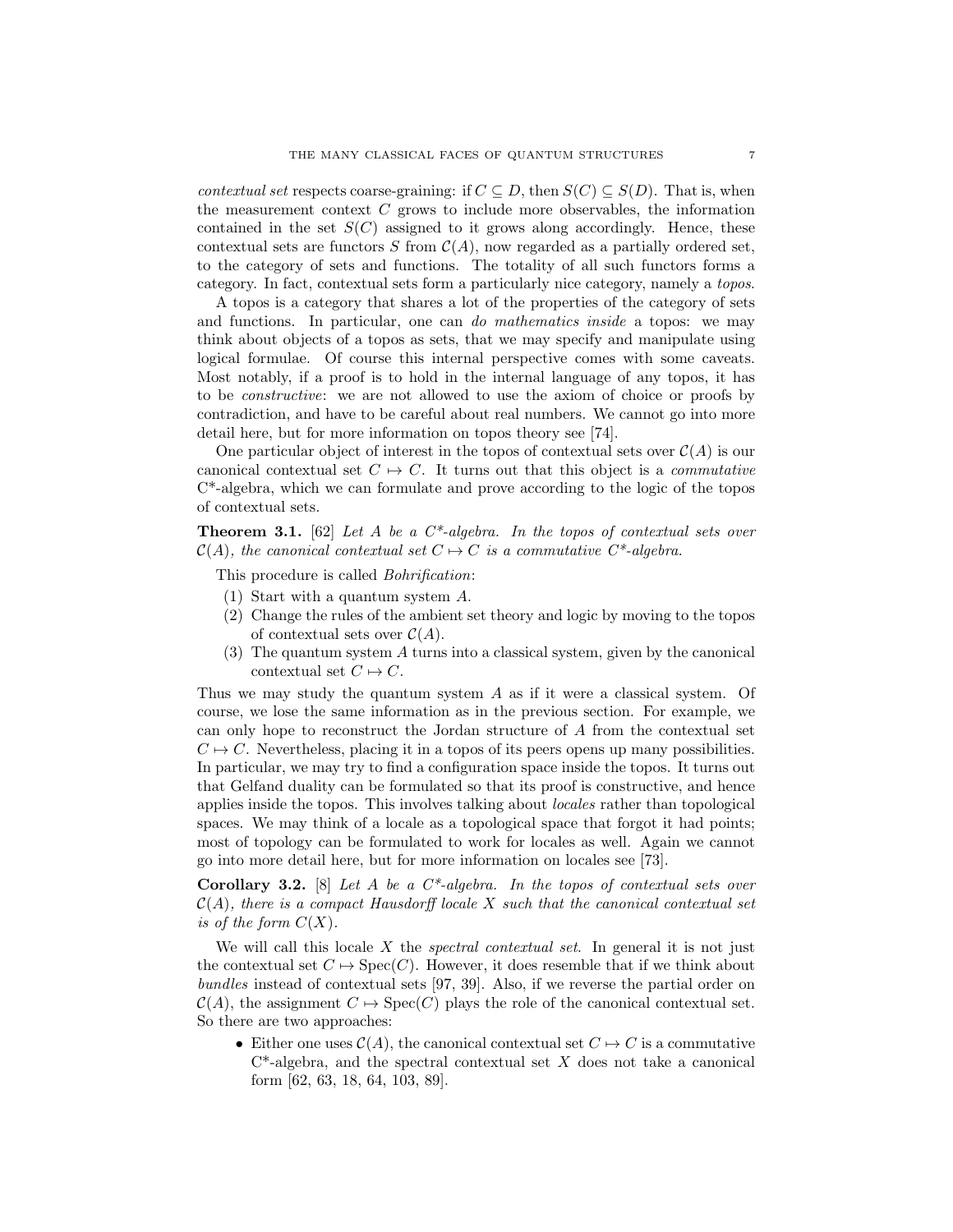• Or one uses the opposite order, the spectral contextual set  $X$  is a locale of the canonical form  $C \mapsto \text{Spec}(C)$ , and the commutative C<sup>\*</sup>-algebra  $C(X)$ does not take a canonical form [33, 34, 32, 42].

For a comparison, see [102]. For this overview article, the choice of direction does not matter so much. In any case  $X$  is an object inside the topos of contextual sets, and as such we may reason about it as a locale. In particular, we may wonder whether it is a topological space, that is, whether it does in fact have enough points. It turns out that the Kochen–Specker Theorem 2.4 can be reformulated as saying that not only does  $X$  not have enough points, in fact it has no points at all. This illustrates the need to use locales rather than topological spaces.

**Proposition 3.3.** [17] Let A be a  $C^*$ -algebra satisfying the Kochen–Specker Theorem 2.4. In the topos of contextual sets over  $\mathcal{C}(A)$ , the spectral contextual set has no points.

Thus Bohrification turns a quantum system  $A$  into a locale  $X$  inside the topos of contextual sets over  $C(A)$ . There is an equivalence between locales X inside such a topos over  $\mathcal{C}(A)$ , and certain continuous functions from a locale  $Spec(A)$  to  $\mathcal{C}(A)$ outside the topos [75]. This gives a way to cut out the whole topos detour, and assign to the quantum system A a configuration space that we will temporarily call  $Spec(A)$  for the rest of this section.

**Proposition 3.4.** [65] For any  $C^*$ -algebra A, the internal locale X is determined by a continuous function from some locale  $Spec(A)$  to  $C(A)$ .

In many cases  $Spec(A)$  will in fact have enough points, *i.e.* will be a topological space [65, 102] – despite Proposition 3.3. The construction  $A \mapsto \text{Spec}(A)$  circumvents the obstruction of Theorem 2.5 for several reasons. First, when the  $C^*$ -algebra A is commutative,  $Spec(A)$  turns out to be a locale based on  $C(A)$ , rather than on A itself; therefore what we are currently denoting by  $Spec(A)$  does not match the Gelfand spectrum of A. Second, the construction  $A \mapsto \text{Spec}(A)$  is not functorial: it only respects functions that reflect commutativity [11].

We can only touch on it briefly here, but one of the main features of building the topos of contextual sets over  $\mathcal{C}(A)$  and distilling the configuration space  $Spec(A)$ is that they encode a contextual logic. This logic is intuitionistic, and therefore very different form traditional quantum logic [18]. The latter concerns the set  $Proj(A)$  of yes-no questions on the quantum system  $A$ ; more precisely, the set of sharp observables with two outcomes. These correspond to projections:  $p \in A$ satisfying  $p^2 = p = p^*$ . They are partially ordered by  $p \leq q$  when  $pq = p$ , which should be read as saying that p implies q. Similarly, least upper bounds in  $\text{Proj}(A)$ are logical disjunctions [91]. AW\*-algebras  $A$  are determined to a great extent by their projections, and indeed the quantum logic  $\text{Proj}(A)$  carries precisely the same amount of information as  $\mathcal{C}(A)$  [56]. For more information about this topostheoretic approach to quantum logic, we refer to [63, 62, 64, 18, 33, 34, 32, 97, 103].

To connect contextual sets to probabilities and the Born rule, we have to translate states of  $A$  into terms of the spectral contextual set  $X$ , and observables of  $A$  into terms of the canonical contextual set  $C \rightarrow C$ . For the latter one has to resort to approximations, as not every  $a \in A$  will be present in each  $C \in \mathcal{C}(A)$ ; this process is sometimes called *daseinisation* [34]. The former has a satisfying solution in terms of piecewise states: piecewise linear (completely) positive maps  $A \to \mathbb{C}$ .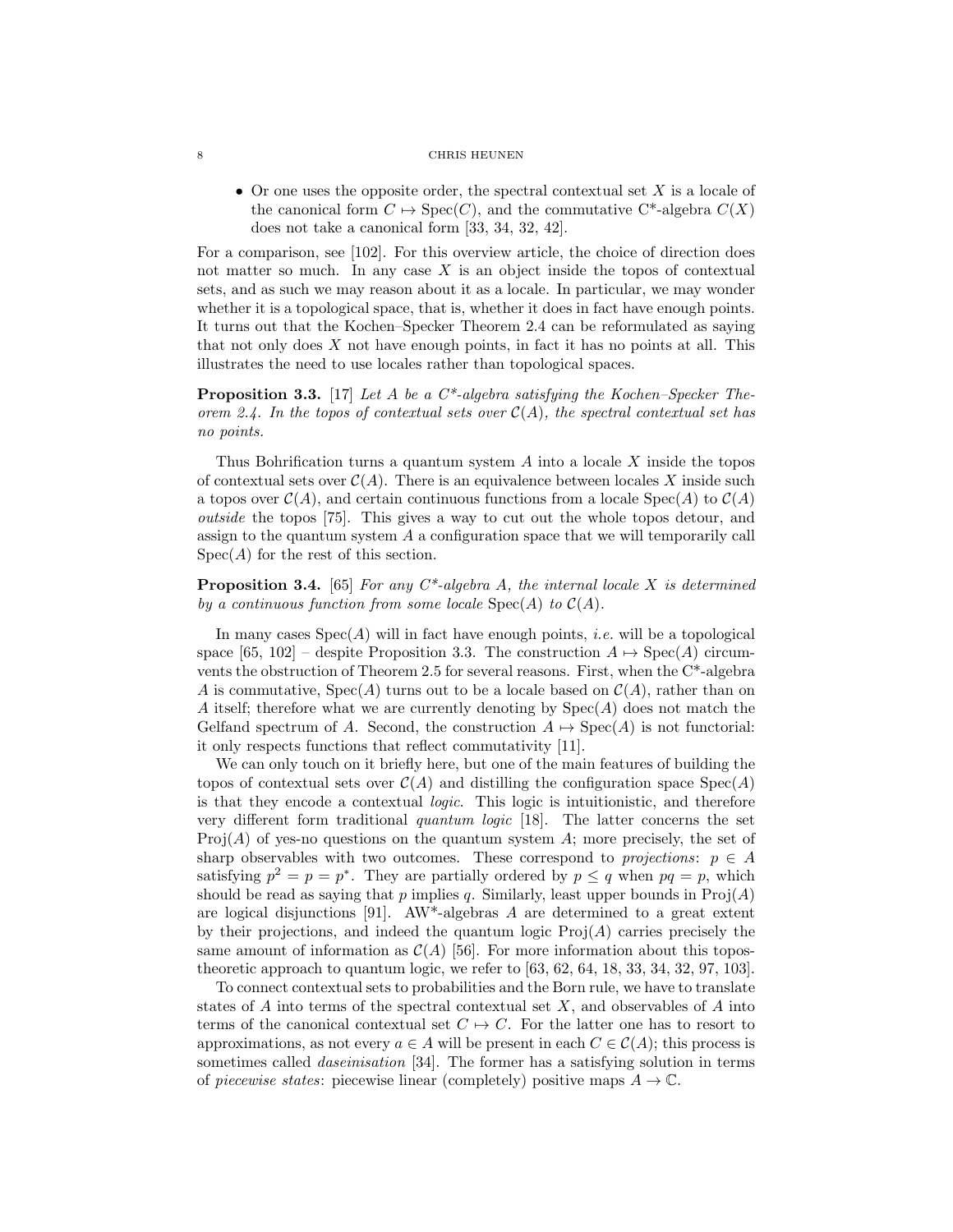Theorem 3.5. [63, 96, 17] There is a bijective correspondence between piecewise states on an AW<sup>\*</sup>-algebra A, and states of the canonical contextual set  $C \rightarrow C$ inside the topos of contextual sets over  $C(A)$ .<sup>4</sup>

By Gleason's theorem (see Section 5), we can say more for AW\*-algebras.

Corollary 3.6. [24, 28] There is a bijective correspondence between states of a typical  $AW^*$ -algebra A, and states of the canonical contextual set  $C \rightarrow C$  inside the topos of contextual sets over  $C(A)$ .

Combining daseinisation with the above results gives rise to a contextual Born rule, justifying the Bohrification procedure of Theorem 3.1 [39]. Summarizing, we can formulate the physics of the quantum system A completely in terms of  $\mathcal{C}(A)$ and its topos of contextual sets, and work within there as if dealing with a classical system.

To end this section let us mention some other related work. The 'amount of nonclassicality' of the contextual logic discussed of A measures the computational power of the quantum system A [84]. For philosophical aspects of Bohrification and related constructions, see [61, 38]. Similar contextual ideas have been used to model quantum numbers [4]. Finally, contextuality and the Kochen–Specker theorem can be formulated more generally than in algebraic quantum theory [1].

### 4. Domains

The partially ordered set  $\mathcal{C}(A)$  of empirically accessible classical contexts C of a quantum system A embodies coarse-graining. As in the introduction, we think of each  $C \in \mathcal{C}(A)$  as consisting of compatible observables that we can measure together in a single experiment. Larger experiments, involving more observables, should give us more information, and this is reflected in the partial order: if  $C \subseteq D$ , then D contains more observables, and hence provides more information. If A itself is noncommutative, the best we can do is approximate it with larger and larger commutative subalgebras C. This sort of informational approximation is studied in computer science under the name domain theory [3, 43]. This section discusses the domain-theoretic properties of  $\mathcal{C}(A)$ . Domain theory is mostly concerned with partial orders where every element can be approximated by finite ones, as those are the ones we can measure in practice, leading to the following definitions.

**Definition 4.1.** A partially ordered set  $(C, \leq)$  is directed complete when every ascending chain  $\{D_i\}$  has a least upper bound  $\bigvee_i D_i$ . An element C approximates D, written  $C \ll D$ , when  $D \leq \bigvee_i D_i$  implies  $C \leq D_i$  for any chain  $\{D_i\}$  and some *i*. An element C is *finite* when  $C \ll C$ . A *continuous domain* is a directed complete partially ordered set every element of which satisfies  $D = \bigvee \{C \mid C \ll D\}.$ An algebraic domain is a directed complete partially ordered set every element f which is approximated by finite ones:  $D = \bigvee \{C \mid C \ll C \leq D\}.$ 

**Lemma 4.2.** [30, 96] If A is a  $C^*$ -algebra, then  $C(A)$  is a directed complete partially ordered set, in which  $\bigvee_i C_i$  is the norm-closure of  $\bigcup_i C_i$ .

We saw in Section 2 that  $\mathcal{C}(A)$  captures precisely the structure of A as a (piecewise) Jordan algebra. Order-theoretic techniques give an alternative proof of Corollary 2.7. First, we can recognize the dimension of A from  $C(A)$ . Recall that

 $4$ The cited references consider W<sup>\*</sup>-algebras, but the proof holds for AW<sup>\*</sup>-algebras because Gleason's theorem does so, see Section 5. The same goes for the references in Corollary 3.6.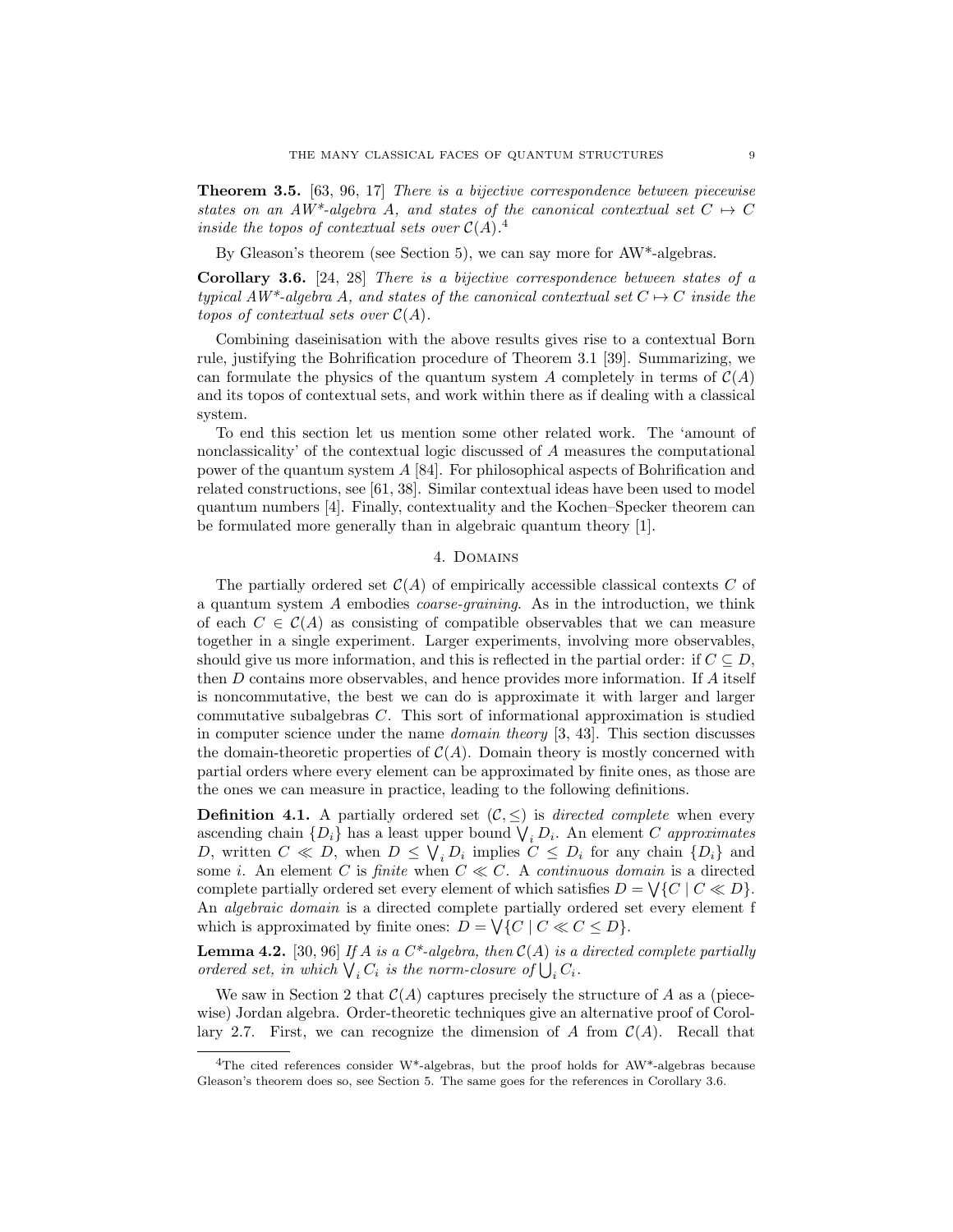a partially ordered set is Artinian when: every nonempty subset has a minimal element; every nonempty filtered subset has a least element; every descending sequence  $C_1 \geq C_2 \geq \cdots$  eventually becomes constant. The dual notion, satisfying an ascending chain condition, is called Noetherian.

**Proposition 4.3.** [83] A  $C^*$ -algebra A is finite-dimensional if and only if  $C(A)$  is Artinian, if and only if  $C(A)$  is Noetherian.

By the Artin-Wedderburn theorem, we know that any finite-dimensional C\* algebra A is a direct sum of matrix algebras  $\mathbb{M}_{n_i}(\mathbb{C})$ . It is therefore specified up to isomorphism by the numbers  $\{n_i\}$ , which we can extract from the partially ordered set  $\mathcal{C}(A)$ . A partially ordered set C is called directly indecomposable when  $C = C_1 \times C_2$  implies that either  $C_1$  or  $C_2$  is a singleton set.

**Proposition 4.4.** [83] If  $A = \bigoplus_{i=1}^{n} M_{n_i}(\mathbb{C})$ , then the C\*-subalgebras  $M_{n_i}(\mathbb{C})$  correspond to directly indecomposable partially ordered subsets  $C_i$  of  $C(A)$ , and furthermore  $n_i$  is the length of a maximal chain in  $C_i$ .

The previous proposition does not generalize to arbitrary  $C^*$ -algebras, which need not have a decomposition as a direct sum of factors. One might expect that  $\mathcal{C}(A)$  is a domain when A is approximately finite-dimensional, as this would match with the intuition of approximation using information practically obtainable. However, there also needs to be a large enough supply of projections for this to work; see also Section 3. It turns out that the correct notion is that of scattered C\* algebras [72], that is, C\*-algebras A for which every positive map  $A \to \mathbb{C}$  is a sum of pure ones.

**Theorem 4.5.** [66] A  $C^*$ -algebra A is scattered if and only if  $C(A)$  is a continuous domain if and only if  $C(A)$  is an algebraic domain.

Compare this to the situation using commutative W<sup>\*</sup>-subalgebras  $\mathcal{V}(A)$  of a W<sup>\*</sup>-algebra A:  $\mathcal{V}(A)$  is a continuous or algebraic domain only when A is finitedimensional [30]. Connecting back to Theorem 3.5 and Corollary 3.6, let us notice that C can also be regarded as a domain using the interval topology: smaller intervals approximate an ideal complex number better than larger ones. Moreover, (piecewise) states  $A \to \mathbb{C}$  respect such approximations: the induced functions from  $\mathcal{C}(A)$  to the interval domain on  $\mathbb C$  are *Scott continuous* [30, 96].

There are several topologies one could adorn  $C(A)$  with. As any partially ordered set, it carries the order topology. We have just mentioned the Scott topology on directed complete partially ordered sets. For the purposes of information approximation we are interested in, there is the *Lawson topology*, which refines both the Scott topology and the order topology. If the domain is continuous, the topological space will be Hausdorff. The topological space will be compact for so-called FS-domains, which  $C(A)$  happens to be.

Corollary 4.6. [43] For a scattered  $C^*$ -algebra A, the Lawson topology makes  $X = \mathcal{C}(A)$  compact Hausdorff. Hence to each scattered  $C^*$ -algebra A we may assign a commutative  $C^*$ -algebra  $C(X)$ .

The assignment  $A \mapsto C(C(A))$  is not functorial, does not leave commutative  $C^*$ -algebras invariant, and of course only works for scattered  $C^*$ -algebras A in the first place [66]. Hence there is no contradiction with Theorem 2.5.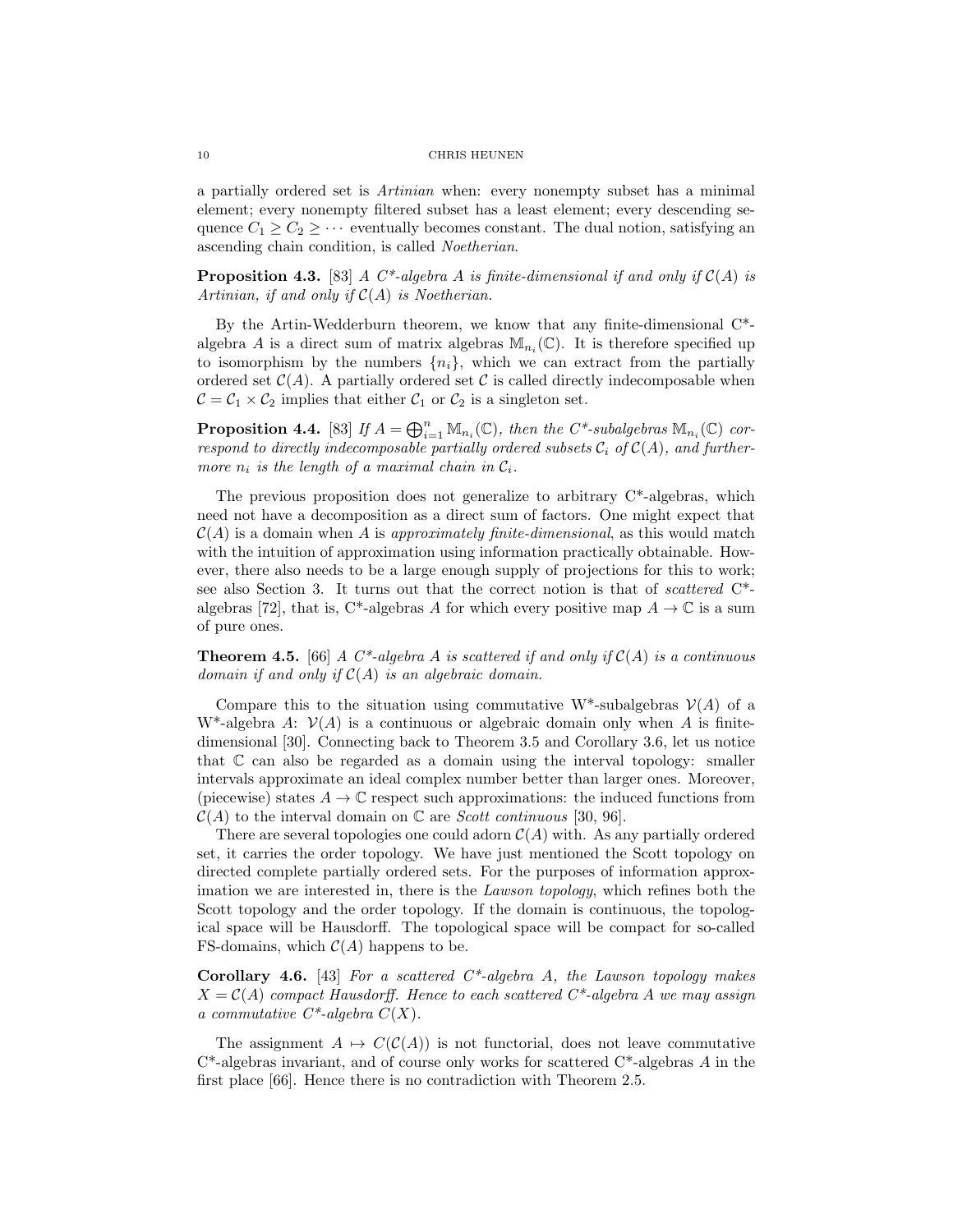There are also several topologies on could put on  $C(A)$  inspired by the topology of A itself. For example, it turns out that for  $A = M_2(\mathbb{C})$ , the set  $\mathcal{C}(A)$  is in bijection with the one-point compactification of the real *projective plane*  $\mathbb{RP}^2$ , and one could build topologies inspired by that analogy [39]. One could also consider the Hausdorff metric that sets the distance between  $C, D \in \mathcal{C}(A)$  to be the maximum of  $\sup_{c \in C} \inf_{d \in D} ||c - d||$  and  $\sup_{d \in D} \inf_{c \in C} ||c - d||$ . A specific version of this is the so-called *Effros–Maréchal topology* [47], which turns out to be related to the order topology [66].

# 5. Dynamics

So far we have only considered kinematics of the quantum system  $A$ , by looking for configuration spaces based on  $\mathcal{C}(A)$ . It is clear, however, that  $\mathcal{C}(A)$  in itself is not enough to reconstruct all of A. For a counterexample, observe that any C\* algebra A has an opposite  $C^*$ -algebra  $A^{op}$  in which the multiplication is reversed. Clearly  $C(A)$  and  $C(A^{op})$  are isomorphic as partially ordered sets, but there exist  $C^*$ -algebras A that are not isomorphic to  $A^{op}$  as  $C^*$ -algebras [22]. So we need to add more information to  $\mathcal{C}(A)$  to be able to reconstruct A as a C<sup>\*</sup>-algebra, which is the topic of this section. To do so, we bring dynamics into the picture. For motivation of why dynamics and configuration spaces should go together, see also [95].

We begin by viewing dynamics as a 1-parameter group. The traditional view is that the 1-parameter group consists of unitary evolutions of the Hilbert space. In algebraic quantum theory, this becomes a 1-parameter group of isomorphisms  $A \rightarrow$ A of the C\*-algebra. We can similarly consider 1-parameter groups of isomorphisms  $C(A) \to C(A)$  of partially ordered sets.

**Definition 5.1.** Let A be a  $C^*$ -algebra. A 1-parameter group in A is an injection  $\varphi: \mathbb{R} \to \text{Aut}(A)$ , that assigns to each  $t \in \mathbb{R}$  an isomorphism  $\varphi_t: A \to A$  of C<sup>\*</sup>algebras, satisfying  $\varphi_0 = 1$  and  $\varphi_{t+s} = \varphi_t \circ \varphi_s$ . A 1-parameter group in  $\mathcal{C}(A)$ is an injection  $\alpha: \mathbb{R} \to \text{Aut}(\mathcal{C}(A))$ , that assigns to each  $t \in \mathbb{R}$  an isomorphism  $\alpha_t : C(A) \to C(A)$  of partially ordered sets, satisfying  $\alpha_{t+s} = \alpha_t \circ \alpha_s$ .

The following theorem shows that both notions in fact coincide. A *factor* is an algebra with trivial center, that is, a single superselection sector:  $\mathbb{M}_n(\mathbb{C})$  is a factor, but  $\mathbb{M}_m(\mathbb{C}) \oplus \mathbb{M}_n(\mathbb{C})$  is not, because its center is two-dimensional. More precisely, the following theorem shows that the only freedom between the two notions in the previous definition lies in permutations of the center.

**Theorem 5.2.** [52, 29] Let A be a typical  $AW^*$ -factor. Any 1-parameter group in  $\mathcal{C}(A)$  is induced by a 1-parameter group in A, and vice versa.

So C<sup>\*</sup>–dynamics of A can be completely justified in terms of  $C(A)$ .

We now switch gear. By Stone's theorem, 1-parameter groups of unitaries  $e^{ith}$ in certain  $W^*$ -algebras correspond to self-adjoint (possibly unbounded) observables h. Thus we may forget about the explicit dependence on a time parameter and consider single self-adjoint elements of  $C^*$ -algebras. In fact, we will mostly be interested in *symmetries*: self-adjoint unitary elments  $s = s^* = s^{-1}$ .

Symmetries are tightly linked to projections. Every projection  $p$  gives rise to a symmetry  $1-2p$ , and every symmetry s comes from a projection  $(1-s)/2$ . As they are unitary, the symmetries of a  $C^*$ -algebra A generate a subgroup  $Sym(A)$  of the unitary group. For a commutative C\*-algebra  $A = C(X)$ , symmetries compose,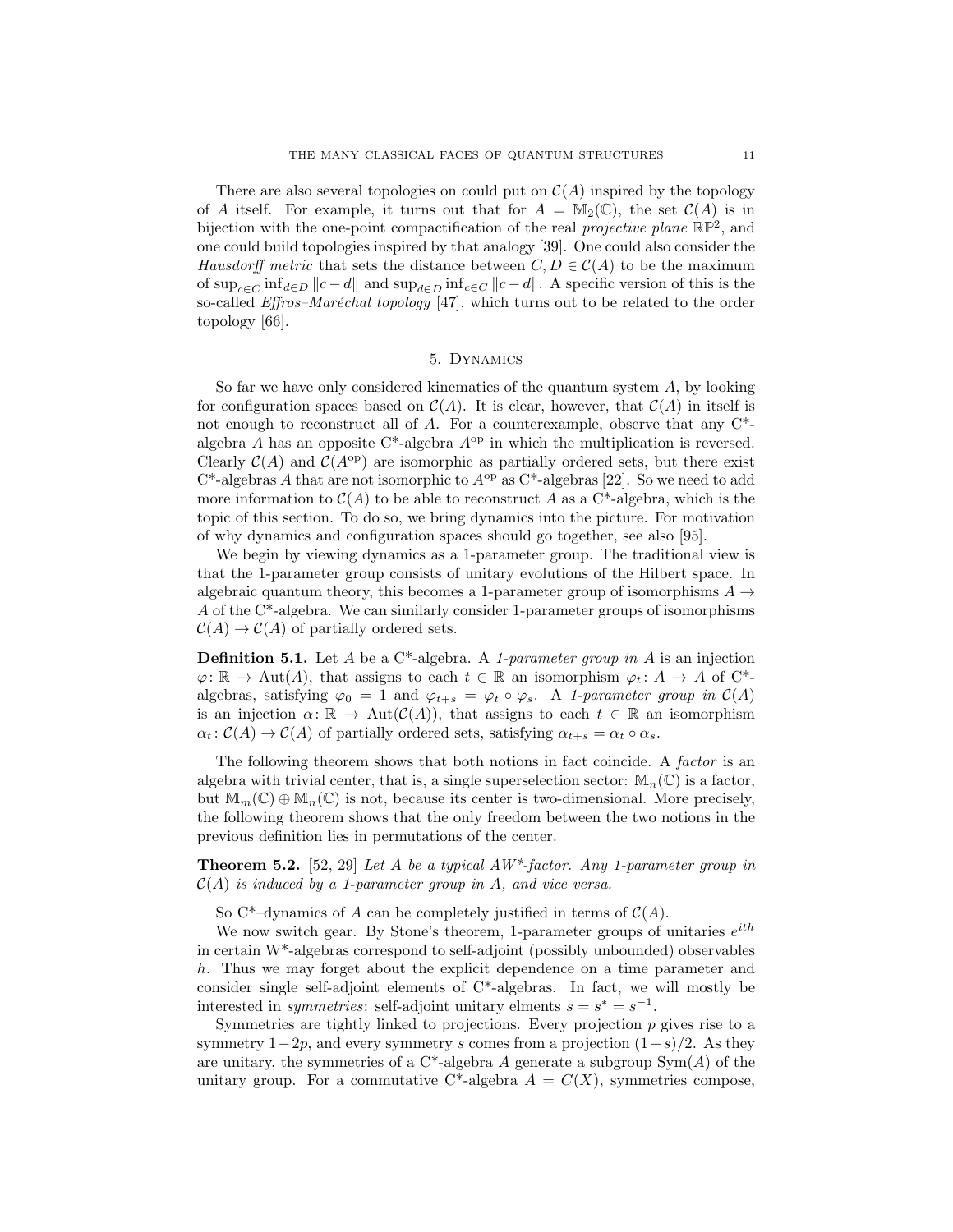so that Sym(A) consists of symmetries only. For  $A = \mathbb{M}_n(\mathbb{C})$ , it turns out that  $Sym(A)$  consists of those unitaries whose determinant is 1 or  $-1$ . This 'orientation' is what we will add to  $C(A)$  to make it into a full invariant of A.

Having enough symmetries means having enough projections. Therefore we now consider AW\*-algebras rather than general C\*-algebras. For commutative AW\* algebras  $C(X)$ , the Gelfand spectrum X is not just compact Hausdorff, but Stonean, or extremally disconnected, in the sense that the closure of an open set is still open. (For comparison, the Lawson topology in Corollary 4.6 is totally disconnected, in the sense that connected components are singleton sets, which is weaker than Stonean.)

Gelfand duality restricts to commutative AW\*-algebras and Stonean spaces. Another way to put this is to say that the projections  $\text{Proj}(A)$  of a commutative  $AW^*$ algebra A form a complete Boolean algebra, and vice versa, every complete Boolean algebra gives a commutative AW\*-algebra. There are versions of Definition 2.2 for piecewise AW\*-algebras, and piecewise complete Boolean algebras, too [68]. One could also define a piecewise Stonean space, but the following lemma suffices here.

Lemma 5.3. [68] The category of piecewise complete Boolean algebras and the category of piecewise AW\*-algebras are equivalent.

The *orthocomplement*  $p \mapsto 1 - p$  makes sense for the projections Proj(A) of any C\*-algebra A. We can now make precise what equivariance under symmetries buys: it makes the difference between being able to recover Jordan structure and C\*-algebra structure.

**Proposition 5.4.** [68, 50] Let A and B be typical  $AW^*$ -algebras, and suppose that f:  $\text{Proj}(A) \to \text{Proj}(B)$  preserve least upper bounds and orthocomplements. Then f extends to a Jordan homomorphism  $A \rightarrow B$ . It extends to a homomorphism if  $additionally f((1-2p)(1-2q)) = (1-2f(p))(1-2f(q)).$ 

To arrive at a good configuration space for A, we can package all this information up. We saw that  $Proj(A)$  embedded in  $Sym(A)$ . Conversely,  $Sym(A)$  acts on Proj(A): a symmetry s and a projection p give rise to a new projection sps. In this way  $\text{Proj}(A)$  acts on itself, and we may forget about  $\text{Sym}(A)$ . Including this action leads to the notion of an *active lattice*  $AProj(A)$ . More precisely, an active lattice consists of a complete orthomodular lattice  $P$ , a group  $G$  generated by  $1 - 2p$  for  $p \in P$  within the unitary group of the piecewise AW<sup>\*</sup>-algebra  $A(P)$  with projections  $P$ , and an action of G on P that becomes conjugation on  $A(P)$ . For morphisms of active lattices, we refer to [68], but let us point out that thanks to Lemma 5.3 they can be phrased in terms of projections alone, just like the above definition of active lattice itself. We can now make precise that we can reconstruct an AW<sup>\*</sup>-algebra A from its active lattice AProj $(A)$ . Up to now we have mostly considered reconstructions of the form "if some structures based on A and B are isomorphic, then so are  $A$  and  $B$ ". The following theorem gives a much stronger form of reconstruction. Recall that a functor  $F$  is *fully faithful* when it gives a bijection between morphisms  $A \to B$  and  $F(A) \to F(B)$ .

**Theorem 5.5.** [68] The functor that assigns to an  $AW^*$ -algebra A its active lattice  $AProi(A)$  is fully faithful.

It follows immediately that if  $A$  and  $B$  are  $AW^*$ -algebras with isomorphic active lattices AProj(A) ≅ AProj(B), then  $A \cong B$  are isomorphic AW\*-algebras. That is,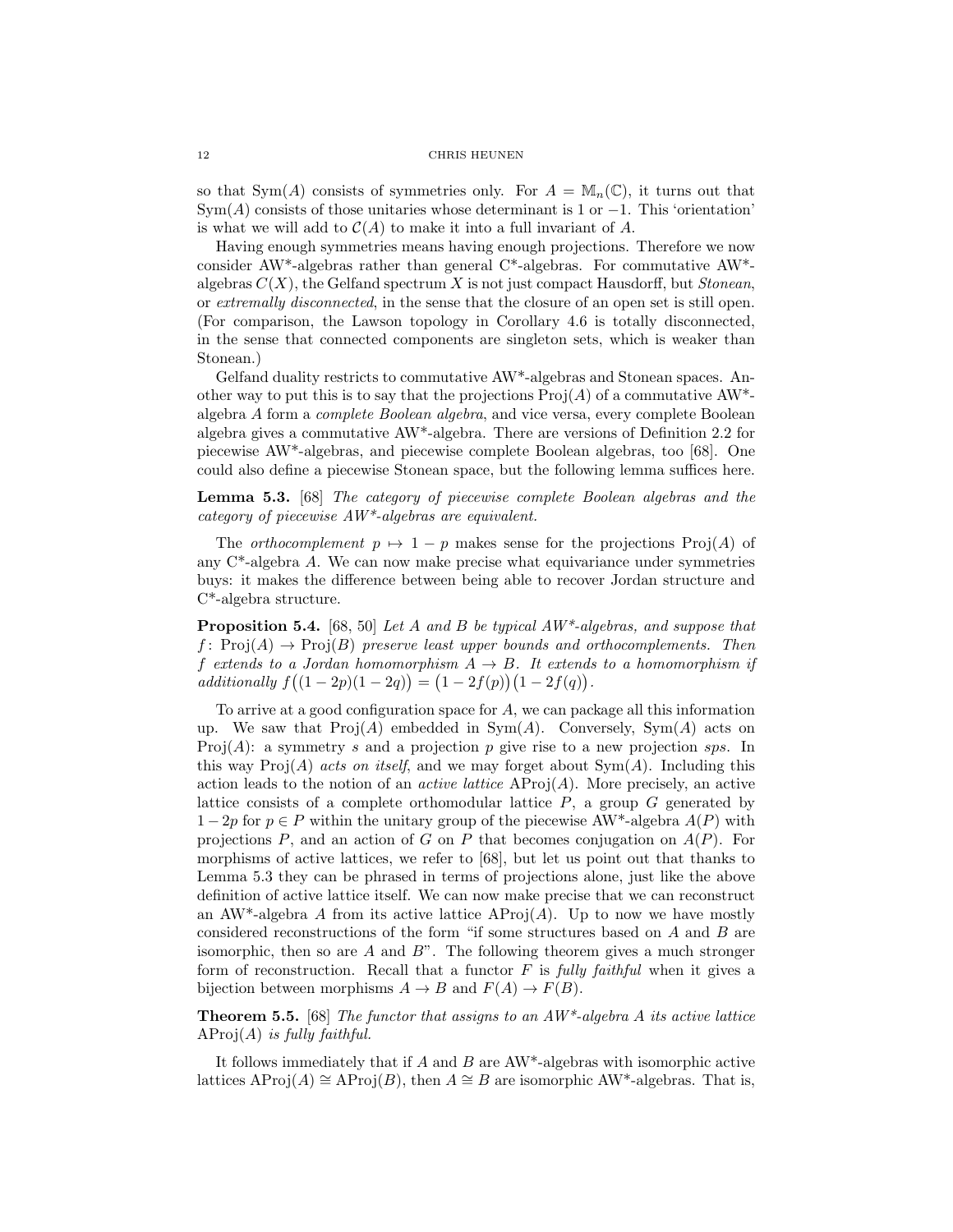its active lattice completely determines an AW\*-algebra. We can therefore think of them as configuration spaces. As mentioned before,  $Proj(A)$  contains precisely the same information as  $\mathcal{C}(A)$ , so we could phrase active lattices in terms of  $\mathcal{C}(A)$  as well. This configuration space circumvents the obstruction of Theorem 2.5, because active lattices are not a conservative extension of the 'passive lattices' coming from compact Hausdorff spaces. Another thing to note about the previous theorem is that it has no need to except atypical cases like  $\mathbb{M}_2(\mathbb{C})$ . Finally, let us point out that functoriality of  $A \mapsto \text{AProj}(A)$  is nontrivial [67].

To get a good notion of configuration space for general quantum systems, we would now like to pass from AW<sup>\*</sup>-algebras to C<sup>\*</sup>-algebras. This last step is analogous to refining an underlying carrying set to a topological space. If C\*-algebras are 'noncommutative topological spaces', then certain (so-called atomic) AW\*-algebras are 'noncommutative discrete spaces', that is, 'noncommutative sets'. This motivation is why we chose to work with AW\*-algebras rather than the more well-known W\*-algebras; see also [69, 81]. The theory of AW\*-algebras is entirely algebraic, whereas the theory of (commutative) W\*-algebras involves a good deal of measure theory. For example, Gelfand spectra of commutative AW\*-algebras are Stonean spaces, whereas Gelfand spectra of commutative W\*-algebras are so-called hyperstonean spaces; they additionally have to satisfy a measure-theoretic condition that seems divorced from topology. A similar downside occurs with projections: the projection lattice of a commutative W\*-algebra is not just a complete Boolean algebra, it additionally has to satisfy a measure-theoretic condition. In particular, projections of an enveloping AW\*-algebra should correspond to certain ideals in a C\*-algebra, without needing measure-theoretic intricacies [44, 5].

Much of the theory of  $W^*$ -algebra finds its natural home in  $AW^*$ -algebras at any rate. As a case in point, consider *Gleason's theorem*. It states that any probability measure on Proj( $\mathbb{M}_n(\mathbb{C})$ ) extends to a positive linear function  $\mathbb{M}_n(\mathbb{C}) \to \mathbb{C}$  when  $n > 2$ . Roughly speaking: any quantum probability measure  $\mu$  is of the form  $\mu(p) =$ Tr( $\rho$ p) for some density matrix  $\rho$ . In the algebraic formulation: any probability measure  $\text{Proj}(A) \to \mathbb{C}$  extends to a state  $A \to \mathbb{C}$  [86]. One can even replace  $\mathbb{C}$ by an arbitrary operator algebra  $B$  [15, 48]. Thanks to Proposition 5.4, Gleason's theorem generalizes to all typical AW\*-algebras. A map between AW\*-algebras is normal when it preserves least upper bounds of projections.

Corollary 5.6. [50] Any normal piecewise Jordan homomorphism between typical AW\*-algebras is a Jordan homomorphism.

This fact, that piecewise linear functions between AW\*-algebras are actually linear functions, drove many results in Sections 2 and 3.

### 6. Characterization

Now that we have seen that most of the algebraic quantum theory of  $A$  can be phrased in terms of  $\mathcal{C}(A)$  only, let us try to axiomatize  $\mathcal{C}(A)$  itself. Given any partially ordered set, when is it of the form  $C(A)$  for some quantum system A? An answer to this question would for example make Theorem 5.5 into an equivalence of categories, bringing configuration spaces for quantum systems on a par with Gelfand duality for classical systems. An axiomatization would also open up the possibility of generalizations, that might go beyond algebraic quantum theory.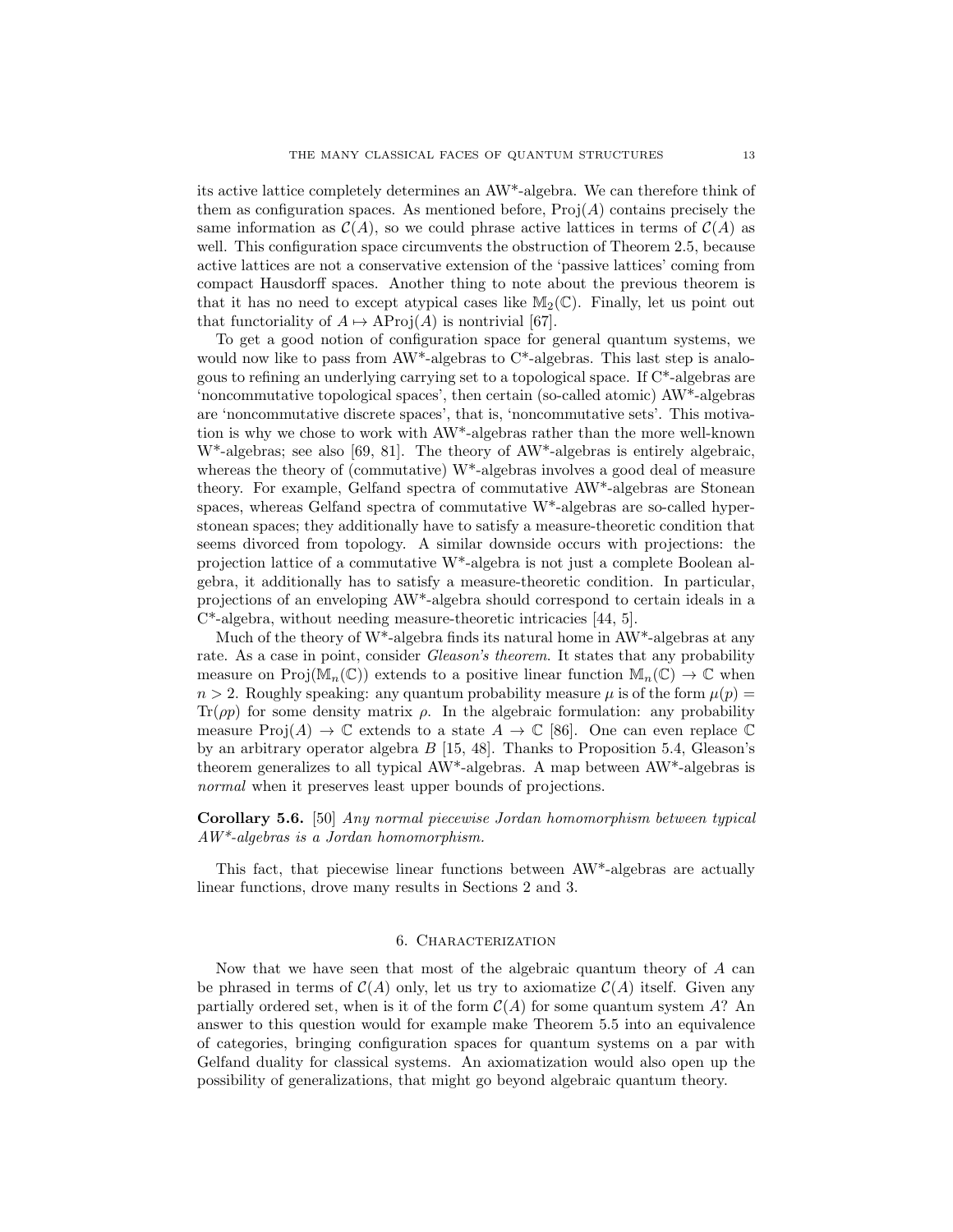We start with the classical case, of commutative  $C^*$ -algebras  $C(X)$ . By Gelfand duality, any  $C \in \mathcal{C}(C(X))$  corresponds to a quotient  $X/\sim$ . In turn, the equivalence relation corresponds to a *partition* of  $X$  into equivalence classes. Partitions are partially ordered by refinement: if  $C \subseteq D$ , then any equivalence class in the partition corresponding to  $D$  is contained in an equivalence class of the partition corresponding to C. Hence axiomatizing  $\mathcal{C}(C(X))$  comes down to axiomatizing partition lattices, and this has been well-studied, both in the finite-dimensional case [13, 98], and in the general case [41]. The list of axioms is too long to reproduce here, but let us remark that it is based on a definition of points of the partition lattice. In the case of a finite partition lattice, the points are simply the atoms, that is, the minimal nonzero elements. The other axioms are geometric in nature.

**Lemma 6.1.** [56] A partially ordered set is isomorphic to  $\mathcal{C}(C(X))$  for a compact Hausdorff space  $X$  if and only if it is opposite to a partition lattice whose points are in bijection with X.

Thanks to (a variation of) Lemma 5.3, the same strategy applies to piecewise Boolean algebras  $B$ . Write  $\mathcal{C}(B)$  for the partially ordered set of Boolean subalgebras of  $B$ . The *downset* of an element  $D$  of a partially ordered set consists of all elements  $C \leq D$ . In fact, the idea that any quantum logic (piecewise Boolean algebra) should be seen as many classical sublogics (Boolean algebras) pasted together, is not new, and drives much of the research in that area [45, 40, 11].

**Theorem 6.2.** [57] A partially ordered set is isomorphic to  $\mathcal{C}(B)$  for a piecewise Boolean algebra B if and only if:

- it is an algebraic domain;
- any nonempty subset has a greatest lower bound;
- a set of atoms has an upper bound whenever each pair of its elements does;
- the downset of each compact element is isomorphic to the opposite of a finite partition lattice.

Just like in Section 3, if we consider  $\mathcal{C}(B)$  as a diagram rather than a mere partially ordered set, we can reconstruct B. Starting from just the partially ordered set  $\mathcal{C}(B)$ , the same issues surface as in Sections 2 and 5, about Jordan structure verses full algebra structure. In the current piecewise Boolean setting, it can be solved neatly by adding an *orientation* to  $\mathcal{C}(B)$  [57]. This comes down to making a consistent choice of atom in the Boolean subalgebras with two atoms, corresponding to the atypical cases for AW\*-algebras before.

Returning to C<sup>\*</sup>-algebras, Lemma 6.1 reduces the question of characterizing  $\mathcal{C}(A)$ for a C<sup>\*</sup>-algebra A to finding relationships between  $\mathcal{C}(A)$  and  $\mathcal{C}(C)$  for  $C \in \mathcal{C}(A)$ . One prototypical case where we know such a relationship is for  $A = \mathbb{M}_n(\mathbb{C})$ . Namely, inspired by the previous section, there is an action of the unitary group  $U(n)$  on  $\mathcal{C}(A)$ : if  $u \in U(n)$  is some rotation, and  $C \in \mathcal{C}(A)$  is diagonal in some basis, then also the rotation  $uCu^*$  is diagonal in some basis and therefore is in  $\mathcal{C}(A)$  again. In fact, any  $C \in \mathcal{C}(A)$  will be a rotation of an element of  $\mathcal{C}(A)$  that is diagonal in the standard basis. Therefore, we can recognize  $\mathcal{C}(\mathbb{M}_n(\mathbb{C}))$  as a semidirect product of  $\mathcal{C}(\mathbb{C}^n)$  and  $U(n)$ . Such semidirect products can be axiomatized; for details, we refer to [56]. This can be generalized to  $C^*$ -algebras A that have a weakly terminal commutative C<sup>\*</sup>-subalgebra D, in the sense that any  $C \in \mathcal{C}(A)$  allows an injection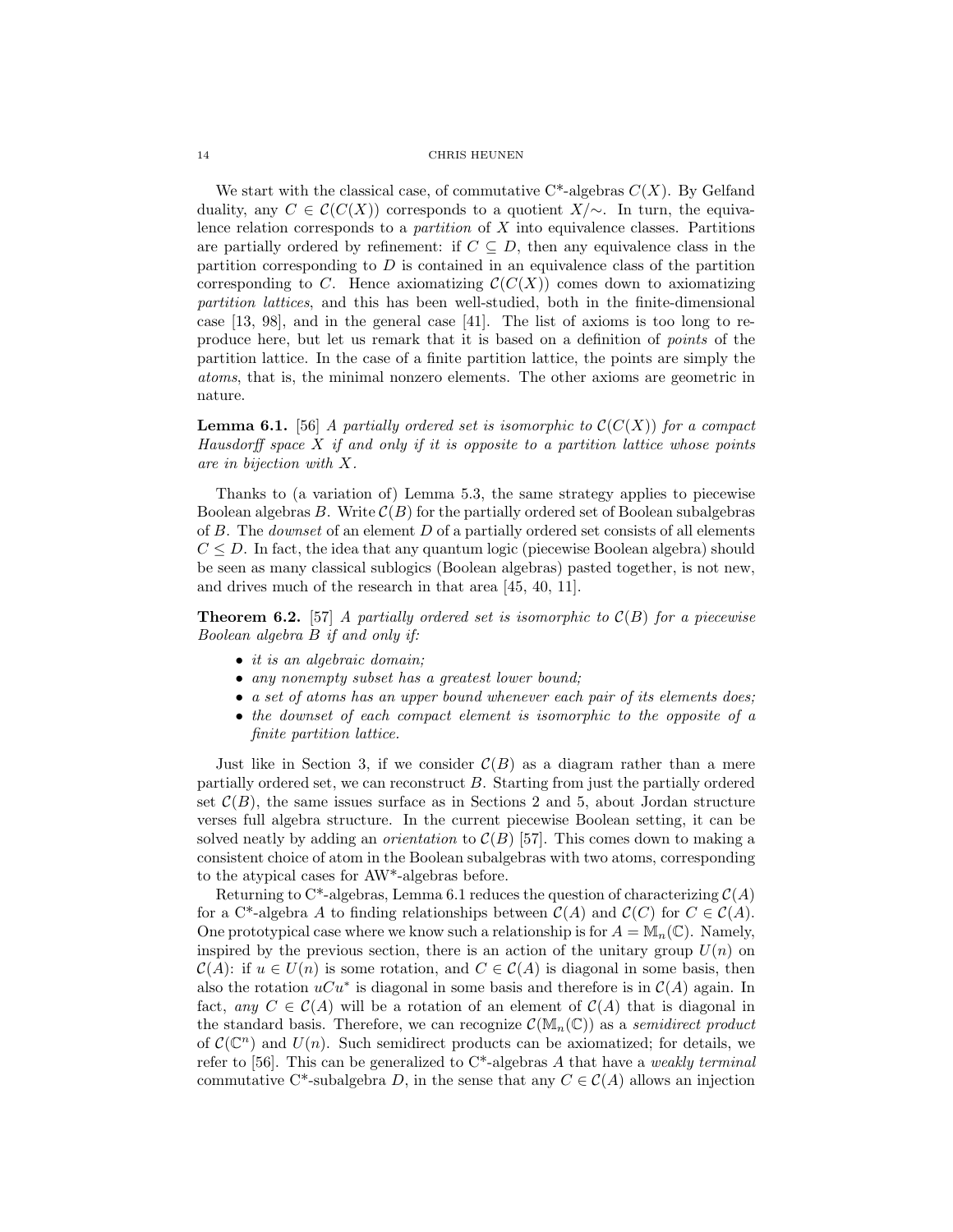$C \rightarrow D$ . This includes all finite-dimensional C<sup>\*</sup>-algebras, as well as algebras of all bounded operators on a Hilbert space.

However, the mere partially ordered set  $C(A)$  cannot detect this unitary action. For this we need injections rather than inclusions. Therefore we now switch to a category  $\mathcal{C}_{\rightarrow}(A)$  of commutative C<sup>\*</sup>-subalgebras, with *injective ∗-homomorphisms* between them. The following theorem characterizes this category  $\mathcal{C}_{\rightarrow}(A)$  up to equivalence. This is the same as characterizing  $C(A)$  up to Morita equivalence, meaning that it determines the topos of contextual sets on  $\mathcal{C}(A)$  discussed in Section 3 up to categorical equivalence, rather than determining  $\mathcal{C}(A)$  itself up to equivalence. To phrase the following theorem, we introduce the monoid  $S(X)$  of continuous surjections  $X \to X$  on a compact Hausdorff space X. In the finitedimensional case, this is just the symmetric group  $S(n)$ . Because of our switch from  $\mathcal{C}(A)$  to  $\mathcal{C}_{\rightarrow}(A)$ , it plays the role of the unitary group we need.

**Theorem 6.3.** [56] Suppose that a  $C^*$ -algebra A has a weakly terminal commutative C\*-subalgebra  $C(X)$ . A category is equivalent to  $C_{\rightarrow}(A)$  if and only if it is a semidirect product of  $\mathcal{C}(C(X))$  and  $S(X)$ .

The unitary action can also be used to determine  $\mathcal{C}(A)$  for small A such as  $\mathbb{M}_n(\mathbb{C})$ . Combining Lemma 6.1 with Theorem 6.3, we see that k-dimensional C in  $\mathcal{C}(\mathbb{M}_{n}(\mathbb{C}))$  are parametrized by a partition of n into k nonempty parts together with an element of  $U(n)$ . Two such parameters induce the same subalgebra when the unitary permutes equal-sized parts of the partition. This can be handled neatly in terms of Young tableaux and Grassmannians, see [63, 39].

To end this section, let us conclude that characterizing  $\mathcal{C}(A)$  comes down to characterizing the unitary group  $U(A)$ . Surprisingly, this question is open, even in the finite-dimensional case. All that seems to be known is that, up to isomorphism,  $U(1)$  is the unique nondiscrete locally compact Hausdorff group all of whose proper closed subgroups are finite [88]. This characterization does not generalize to finite dimensions higher than one, although closed subgroups have received study in the infinite-dimensional case [76]. Finally, the characterization of  $\mathcal{C}(B(H))$  for Hilbert spaces H could give rise to a description of the category of Hilbert spaces in terms of generators and relations [55].

#### 7. Generalizations

As mentioned in the introduction, the idea to describe quantum structures in terms of their classical substructures applies very generally. This final section discusses to what extent algebraic quantum theory is special, by considering a generalization as an example of another framework.

Namely, we consider *categorical quantum mechanics* [70]. This approach formulates quantum theory in terms of the category of Hilbert spaces, and then abstracts away to more general categories with the same structures. Specifically, what is retained is the notion of a tensor product to be able to build compound systems, the notion of *entanglement* in the form of objects that form a duality under the tensor product, and the notion of reversibility in the sense that every map between Hilbert spaces has an adjoint in the reverse direction. It turns out that these primitives suffice to derive a lot of quantum-mechanical features, like scalars, the Born rule, no-cloning, quantum teleportation, and complementarity. As a case in point, one can define so-called Frobenius algebras in any category with this structure, which is important because of the following proposition.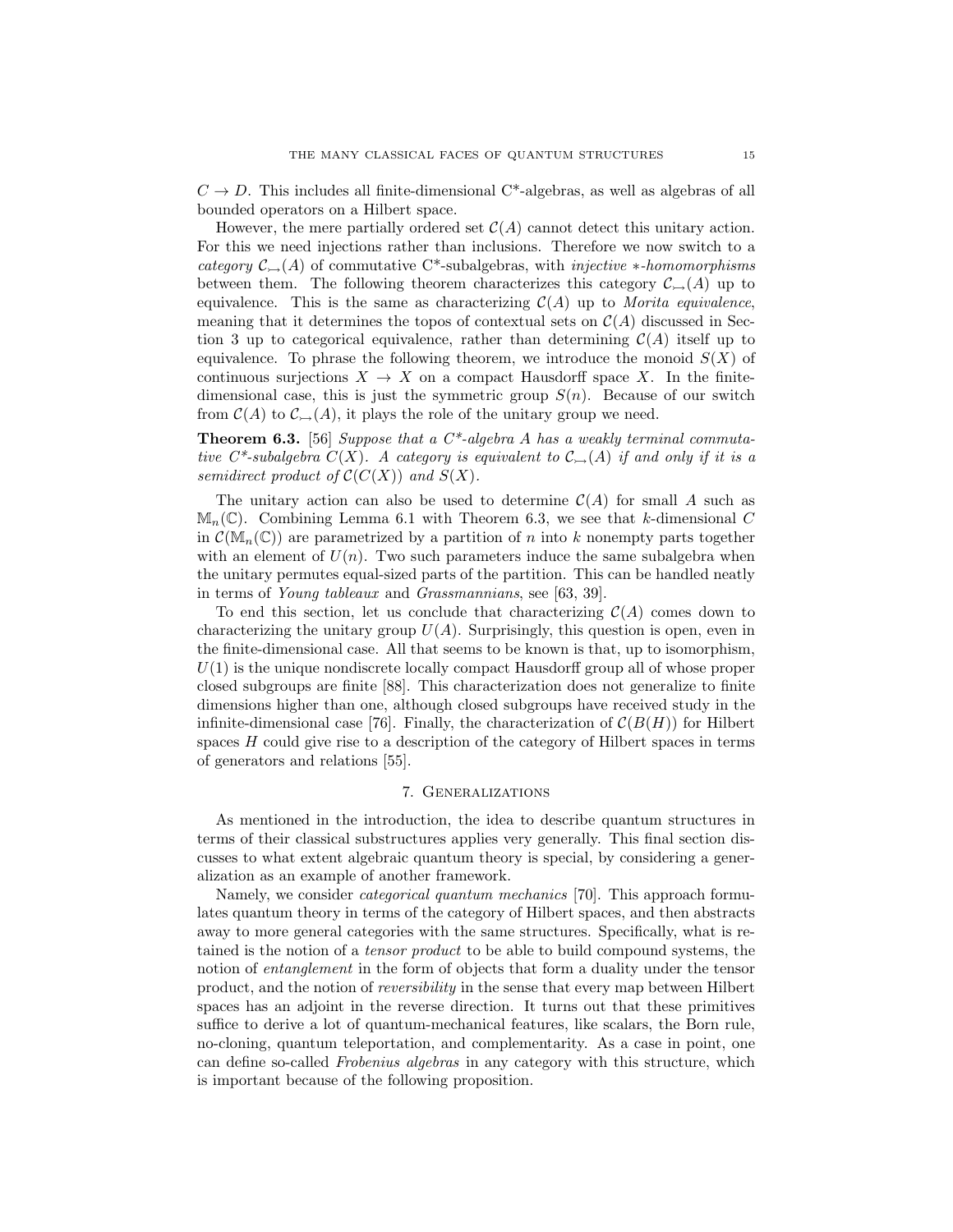**Theorem 7.1.** [100, 2] Finite-dimensional  $C^*$ -algebras correspond to Frobenius algebras in the category of Hilbert spaces.

The point is that these notions make sense in *any* category with a tensor product, entanglement, and reversibility. A different example of such a category is that of sets with relations between them. That is, objects are sets X, and arrows  $X \to Y$ are relations  $R \subseteq X \times Y$ . For the tensor product we take the Cartesian product of sets, which makes every object dual to itself and thereby fulfulling the structure of entanglement, and time reversibility is given by taking the opposite relation  $R^{\dagger} \subseteq Y \times X$ . Two relations  $R \subseteq X \times Y$  and  $S \subseteq Y \times Z$  compose to  $S \circ R = \{(x, z) \mid$  $\exists y: (x, y) \in R, (y, z) \in S$ . We may regard this as a toy example of possibilistic quantum theory: rather than complex matrices, we now care about entries ranging over  $\{0, 1\}$ . A *groupoid* is a small category every arrow of which is an isomorphism; they may be considered as a multi-object generalization of groups.

Theorem 7.2. [58] Frobenius algebras in the category of sets and relations correspond to groupoids.

Algebraic quantum theory, as set out in the introduction, makes perfect sense in categories like that of sets and relations, too [21]. However, in this generality it is not true that all classical subsystems determine a quantum system at all. The previous theorem provides a counterexample. In commutative groupoids there can only be arrows  $X \to X$ , for arrows  $g: X \to Y$  between different objects cannot commute with their inverse, as  $g \circ g^{-1} = 1_Y$  and  $g^{-1} \circ g = 1_X$ . Therefore, any arrow between different objects in a groupoid can never be recovered from any commutative subgroupoid.

Similarly, quantum logic, as discussed in Section 3, makes perfect sense in this general categorical setting [59]. Moreover, it matches neatly with algebraic quantum theory via taking projections [54]. However, it is no longer true that commutative subalgebras correspond to Boolean sublattices. Again, a counterexample can be found using Theorem 7.2 [20].

One could object that commutativity might be too narrow a notion of classicality. But consider broadcastability instead: classical information can be broadcast, but quantum information cannot. More precisely: a Frobenius algebra A is broadcastable when there exists a completely positive map  $A \to A \otimes A$  such that both partial traces are the identity  $A \to A$ . Again, this makes perfect sense in general categories. It turns out that the broadcastable objects in the category of sets and relations are the groupoids that are totally disconnected, in the sense that there are no arrows  $g: X \to Y$  between different objects [70]. So even with this more liberal operational notion of classicality, classical subsystems do not determine a quantum system.

This breaks a well-known information-theoretic characterization of quantum theory, that is phrased in terms of  $C^*$ -algebras [19, 60]. Hence there is something about (algebraic) quantum theory beyond the categorical properties of having tensor products, entanglement, and reversibility, that underwrites Bohr's doctrine of classical concepts. It relates to characterizing unitary groups, as discussed in Section 6. We close this overview by raising the interesting interpretational question of just what this defining property is.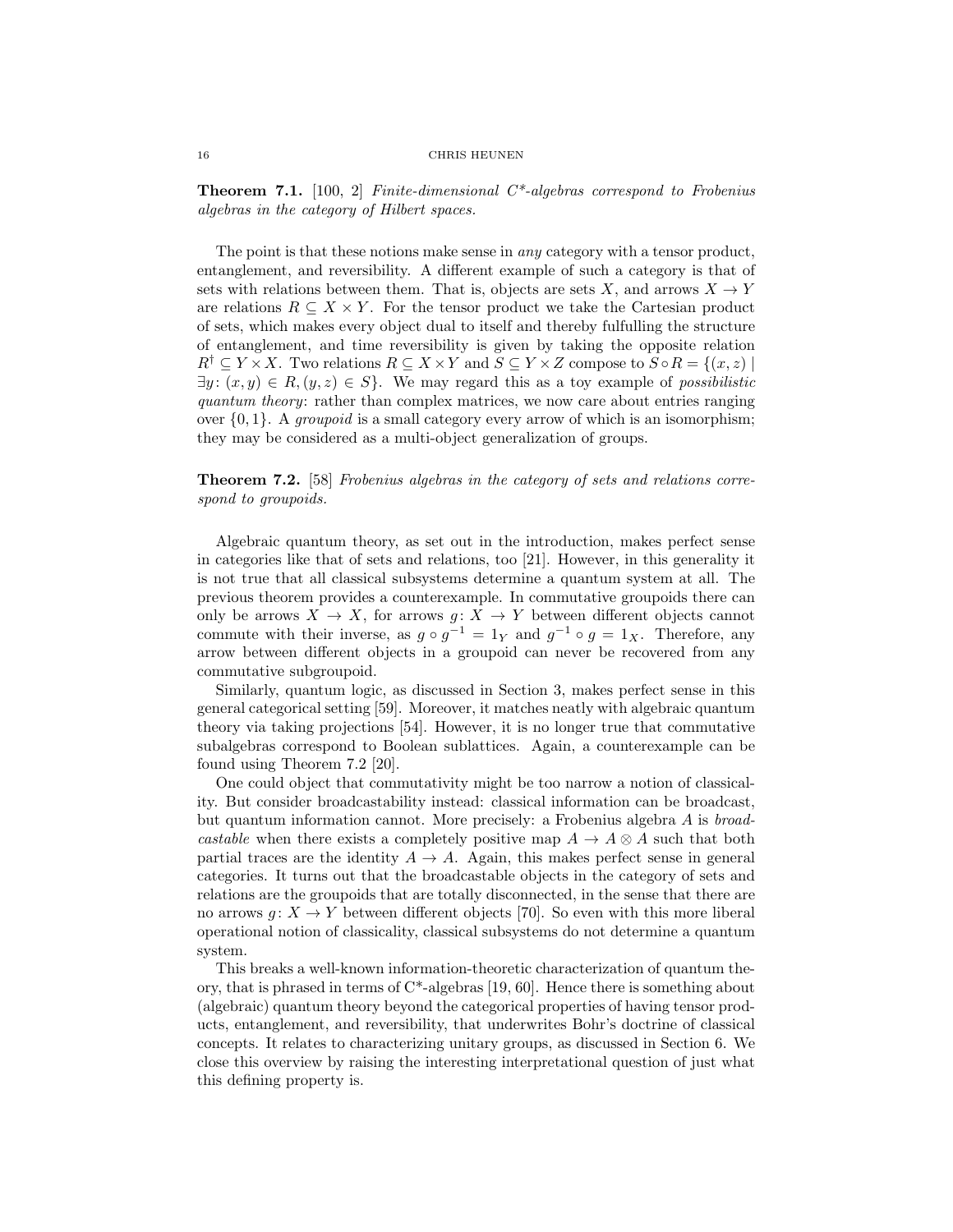#### **REFERENCES**

- [1] S. Abramsky and A. Brandenburger. The sheaf-theoretic structure of non-locality and contextuality. New Journal of Physics, 13:113036, 2011.
- [2] S. Abramsky and C. Heunen. H\*-algebras and nonunital Frobenius algebras: first steps in infinite-dimensional categorical quantum mechanics. Clifford Lectures, AMS Proceedings of Symposia in Applied Mathematics, 71:1–24, 2012.
- [3] S. Abramsky and A. Jung. Handbook of Logic in Computer Science, volume 3, chapter Domain Theory. Clarendon Press, 1994.
- [4] M. Adelman and J. V. Corbett. A sheaf model for intuitionistic quantum mechanics. Applied Categorical Structures, 3:79–104, 1995.
- [5] C. A. Akemann. The general Stone–Weierstrass problem. Journal of Functional Analysis, 4:277–294, 1969.
- [6] P. M. Alberti and A. Uhlmann. Existence and density theorems for stochastic maps on commutative C\*-algebras. Mathematische Nachrichten, 97:279–295, 1980.
- [7] E. M. Alfsen and F. W. Shultz. State spaces of operator algebras: basic theory, orientations, and  $C^*$ -products. Birkhäuser, 2001.
- [8] B. Banaschewski and C. J. Mulvey. A globalisation of the Gelfand duality theorem. Annals of Pure and Applied Logic, 137:62–103, 2006.
- [9] J. S. Bell. On the Einstein Podolsky Rosen paradox. Physics, 1(3):195–200, 1964.
- [10] S. K. Berberian. Baer \*-rings. Springer, 1972.
- [11] B. van den Berg and C. Heunen. Noncommutativity as a colimit. Applied Categorical Structures, 20(4):393–414, 2012.
- [12] B. van den Berg and C. Heunen. Extending obstructions to noncommutative functorial spectra. Theory and Applications of Categories, 29:No. 17, 457–474, 2014.
- [13] G. Birkhoff. Lattice Theory. American Mathematical Society, 1948.
- [14] N. Bohr. Albert Einstein: philosopher-scientist, chapter Discussion with Einstein on epistemological problems in atomic physics. La Salle: Open Court, 1949.
- [15] L. J. Bunce and J. D. M. Wright. The Mackey–Gleason problem. Bulletin of the American Mathematical Society, 26(2):288–293, 1992.
- [16] P. Busch, M. Grabowski, and P. J. Lahti. Operational Quantum Physics. Springer, 1995.
- [17] J. Butterfield and C. J. Isham. A topos perspective on the Kochen–Specker theorem: I. quantum states as generalized valuations. International Journal of Theoretical Physics, 37:2669–2733, 1998.
- [18] M. Caspers, C. Heunen, N. P. Landsman, and B. Spitters. Intuitionistic quantum logic of an n-level system. Foundations of Physics, 39(7):731–759, 2009.
- [19] R. Clifton, J. Bub, and H. Halvorson. Characterizing quantum theory in terms of information-theoretic constraints. Foundations of Physics, 33(11):1561–1591, 2003.
- [20] B. Coecke, C. Heunen, and A. Kissinger. Computation, Logic, Games, and Quantum Foundations, chapter Compositional quantum logic, pages 21–36. Springer, 2013.
- [21] B. Coecke, C. Heunen, and A. Kissinger. Categories of quantum and classical channels. Quantum Information Processing, 2014.
- [22] A. Connes. A factor not anti-isomorphic to itself. Annals of Mathematics, 101(3):536–554, 1975.
- [23] A. Connes. Noncommutative geometry. Academic Press, 1994.
- [24] H. F. de Groote. Observables IV: The presheaf perspective. arXiv:0708.0677, 2007.
- [25] N. de Silva. From topology to noncommutative geomtery: K-theory. arXiv:1408.1170, 2014.
- [26] N. de Silva and R. Soares Barbosa. Partial and total ideals of von Neumann algebras. arXiv:1408.1172, 2014.
- [27] A. Döring. Kochen–Specker theorem for von Neumann algebras. *International Journal of* Theoretical Physics, 44:139–160, 2005.
- [28] A. Döring. Quantum states and measures on the spectral presheaf. Advanced Science Letters, 2(2):291–301, 2009.
- [29] A. Döring. Flows on generalised Gelfand spectra of nonabelian unital  $C^*$ -algebras and time evolution of quantum systems. arXiv:1212.4882, 2012.
- [30] A. Döring and R. Soares Barbosa. Unsharp values, domains and topoi. Quantum Field Theory and Gravity: Conceptual and Mathematical Advances in the Search for a Unified Framework, pages 65–96, 2011.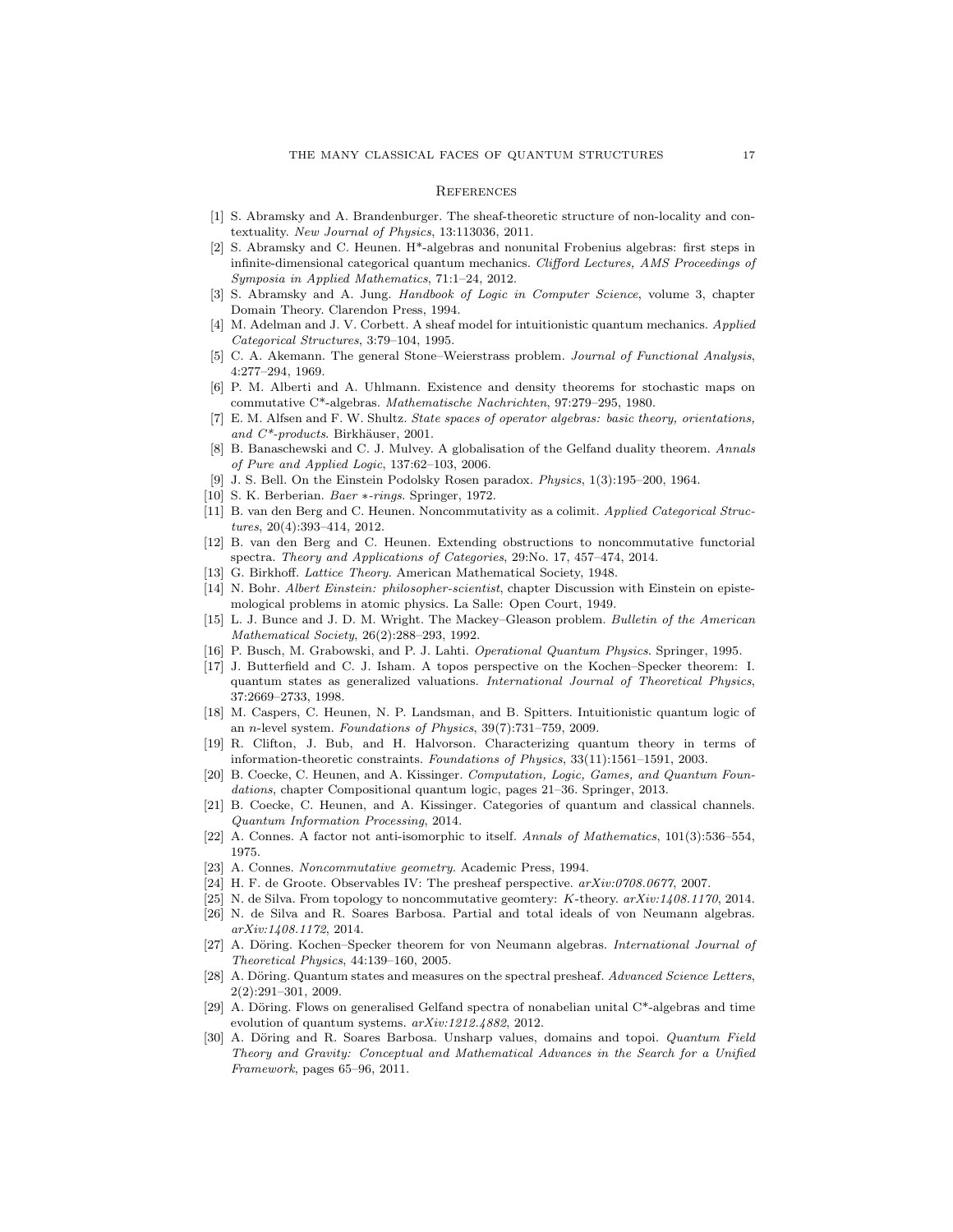- [31] A. Döring and J. Harding. Abelian subalgebras and the Jordan structure of von Neumann algebras. Houston Journal of Mathematics, 2015.
- [32] A. Döring and C. J. Isham. A topos founcation for theories of physics. Journal of Mathematical Physics, 49:053515, 2008.
- [33] A. Döring and C. J. Isham. Deep Beauty, chapter Topos methods in the foundations of physics. Cambridge University Press, 2011.
- [34] A. Döring and C. J. Isham. New Structure for Physics, volume 813 of Lecture Notes in Physics, chapter What is a thing? Topos theory in the founcations of physics, pages 753– 940. Springer, 2011.
- [35] J. Earman. Superselection rules for philosophers. Erkenn, 69:377–414, 2008.
- [36] G. G. Emch. Algebraic methods in statistical mechanics and quantum field theory. Wiley-Interscience, 1972.
- [37] G. G. Emch. Mathematical and conceptual foundations of 20th-century physics, volume 100 of Mathematical Studies. North-Holland, 1984.
- [38] M. Epperson and E. Zafiris. Foundations of relational realism: a topological approach to quantum mechanics and the philosophy of nature. Lexington, 2013.
- [39] B. Fauser, G. Raynaud, and S. Vickers. The Born rule as structure of spectral bundles. Electronic Proceedings in Theoretical Computer Science, 95:81–90, 2012.
- [40] P. D. Finch. On the structure of quantum logic. Journal of Symbolic Logic, 34(2), 1969.
- [41] P. A. Firby. Lattices and compactifications I. Proceedings of the London Mathematical Society, 27:22–50, 1973.
- [42] C. Flori. A first course in topos quantum theory, volume 868 of Lecture Notes in Physics. Springer, 2013.
- [43] G. Gierz, K. H. Hofmann, K. Keimel, J. D. Lawson, M. W. Mislove, and D. S. Scott. Continuous lattices and domains. Number 93 in Encyclopedia of Mathematics and its Applications. Cambridge University Press, 2003.
- [44] R. Giles and H. Kummer. A non-commutative generalization of topology. *Indiana University* Mathematics Journal, 21(1):91–102, 1971.
- [45] S. P. Gudder. Partial algebraic structures associated with orthomodular posets. Pacific Journal of Mathematics, 41(3), 1972.
- [46] R. Haag. Local quantum physics. Texts and monographs in physics. Springer, 1996.
- [47] U. Haagerup and C. Winsløw. The Effros–Maréchal topology in the space of von Neumann algebras. American Journal of Mathematics, 120(3):567–617, 1998.
- [48] J. Hamhalter. *Quantum measure theory*. Springer, 2004.
- [49] J. Hamhalter. Isomorphisms of ordered structures of abelian C\*-subalgebras of C\*-algebras. Journal of Mathematical Analysis and Applications, 383:391–399, 2011.
- [50] J. Hamhalter. Dye's theorem and Gleason's theorem for AW\*-algebras. Journal of Mathematical Analysis and Applications, 422:1103–1115, 2015.
- [51] J. Hamhalter and E. Turilova. Structure of associative subalgebras of Jordan operator algebras. The Quarterly Journal of Mathematics, 64(2):397–408, 2013.
- [52] J. Hamhalter and E. Turilova. Automorphisms of ordered structures of abelian parts of operator algebras and their role in quantum theory. International Journal of Theoretical Physics, 53:3333–3345, 2014.
- [53] H. Hanche-Olsen and E. Størmer. Jordan operator algebras. Pitman, 1981.
- [54] C. Heunen. Complementarity in categorical quantum mechanics. Foundations of Physics, 42(7):856–873, 2012.
- [55] C. Heunen. On the functor  $\ell^2$ . Computation, Logic, Games, and Quantum Foundations, pages 107–121, 2013.
- [56] C. Heunen. Characterizations of categories of commutative C\*-subalgebras. Communications in Mathematical Physics, 331(1):215–238, 2014.
- [57] C. Heunen. Piecewise Boolean algebras and their domains. Lectures Notes in Computer Science, 8573:208–219, 2014.
- [58] C. Heunen, I. Contreras, and A. S. Cattaneo. Relative Frobenius algebras are groupoids. Journal of Pure and Applied Algebra, 217:114–124, 2013.
- [59] C. Heunen and B. Jacobs. Quantum logic in dagger kernel categories. Order, 27(2):177–212, 2010.
- [60] C. Heunen and A. Kissinger. Can quantum theory be characterized by information-theoretic constraints? in preparation, 2015.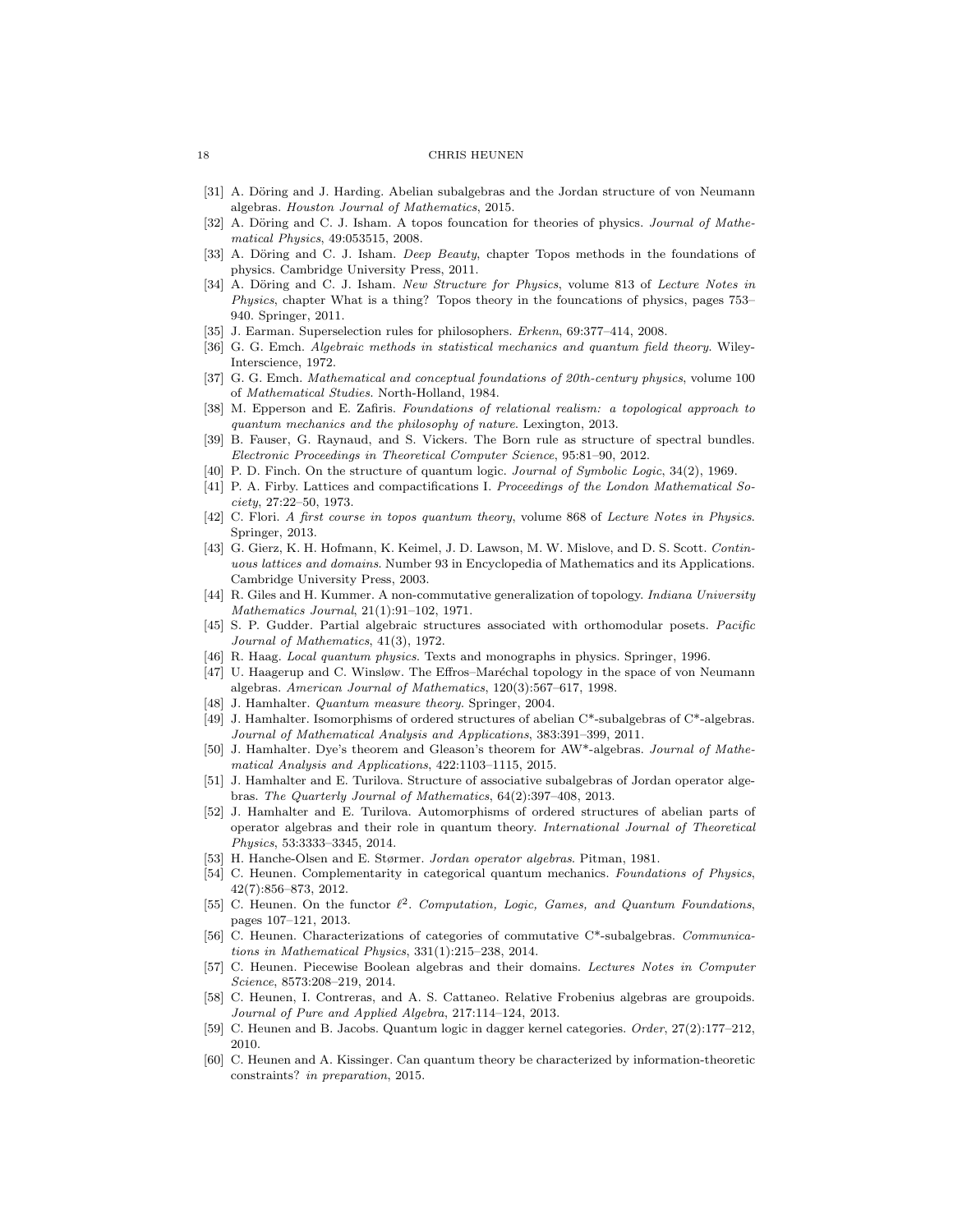- [61] C. Heunen, N. P. Landsman, and B. Spitters. The principle of general tovariance. International Fall Workshop on Geometry and Physics, 1023:93–102, 2008.
- [62] C. Heunen, N. P. Landsman, and B. Spitters. A topos for algebraic quantum theory. Communications in Mathematical Physics, 291:63–110, 2009.
- [63] C. Heunen, N. P. Landsman, and B. Spitters. Bohrification. Deep Beauty: Understanding the Quantum World through Mathematical Innovation (ed: H. Halvorson), pages 217–313, 2011.
- [64] C. Heunen, N. P. Landsman, and B. Spitters. Bohrification of operator algebras and quantum logic. Synthese, 186(3):719–752, 2012.
- [65] C. Heunen, N. P. Landsman, B. Spitters, and S. Wolters. The gelfand spectrum of a noncommutative C\*-algebra: a topos-theoretic approach. Journal of the Australian Mathematical Society, 90:39–52, 2011.
- [66] C. Heunen and A. J. Lindenhovius. Domains of commutative C\*-subalgebras. in preparation, 2015.
- [67] C. Heunen and M. L. Reyes. Diagonalizing matrices over AW\*-algebras. Journal of Functional Analysis, 264(8):1873–1898, 2013.
- [68] C. Heunen and M. L. Reyes. Active lattices determine AW\*-algebras. Journal of Mathematical Analysis and Applications, 416:289–313, 2014.
- [69] C. Heunen and M. L. Reyes. On discretization of C\*-algebras. arXiv:1412.1721, 2014.
- [70] C. Heunen and J. Vicary. Introduction to Categorical Quantum Mechanics. Oxford University Press, 2015.
- [71] R. I. G. Hughes. Omnibus review. Journal of Symbolic Logic, 50(2):558–566, 1985.
- [72] H. E. Jensen. Scattered C\*-algebras. Mathematica Scandinavica, 41:308–314, 1977.
- [73] P. T. Johnstone. Stone spaces. Number 3 in Cambridge studies in advanced mathematics. Cambridge University Press, 1982.
- [74] P. T. Johnstone. Sketches of an elephant: a topos theory compendium. Clarendon Press, 2002.
- [75] A. Joyal and M. Tierney. An extension of the Galois theory of Grothendieck, volume 51. Memoirs of the American Mathematical Society, 1984.
- [76] R. V. Kadison. Infinite unitary groups. Transactions of the American Mathematical Society, 72(3):386–399, 1952.
- [77] R. V. Kadison and J. R. Ringrose. Fundamentals of the theory of operator algebras. Number 15–16 in Graduate Studies in Mathematics. Academic Press, 1983.
- [78] R. V. Kadison and I. M. Singer. Extensions of pure states. American Journal of Mathematics, 81:383–400, 1959.
- [79] M. Keyl. Fundamentals of quantum information theory. Physical Reports, 369:431–548, 2002.
- [80] S. Kochen and E. Specker. The problem of hidden variables in quantum mechanics. Journal of Mathematics and Mechanics, 17:59–87, 1967.
- [81] A. Kornell. Quantum collections.  $arXiv:1202.2994$ , 2012.
- [82] N. P. Landsman. Mathematical topics between classical and quantum mechanics. Springer, 1998.
- [83] A. J. Lindenhovius. Classifying finite-dimensional C\*-algebras by posets of their commutative C\*-subalgebras. International Journal of Theoretical Physics, 2014.
- [84] L. Loveridge, R. Dridi, and R. Raussendorf. Non-classical logic of classically universal measurement-based quantum computation. arXiv:1408.0745, 2014.
- [85] Saunders Mac Lane. Categories for the working mathematician. Springer, 2nd edition, 1971.
- [86] G. W. Mackey. The mathematical foundations of quantum mechanics. W. A. Benjamin, 1963.
- [87] A. Marcus, D. A. Spielman, and N. Srivastava. Interlacing families II: mixed characteristic polynomials and the Kadison–Singer problem. arxiv:1306.3969, 2013.
- [88] S. A. Morris. A characterization of the topological group of real numbers. Bulleting of the Australian Mathematical Society, 34:473–475, 1986.
- [89] J. Nuiten. Bohrification of local nets. Electronic Proceedings in Theoretical Computer Science, 95:211–218, 2011.
- [90] M. Pusey, J. Barrett, and T. Rudolph. On the reality of the quantum state. Nature Physics, 8:475–478, 2012.
- [91] M. Rédei. Quantum Logic in Algebraic Approach. Kluwer, 1998.